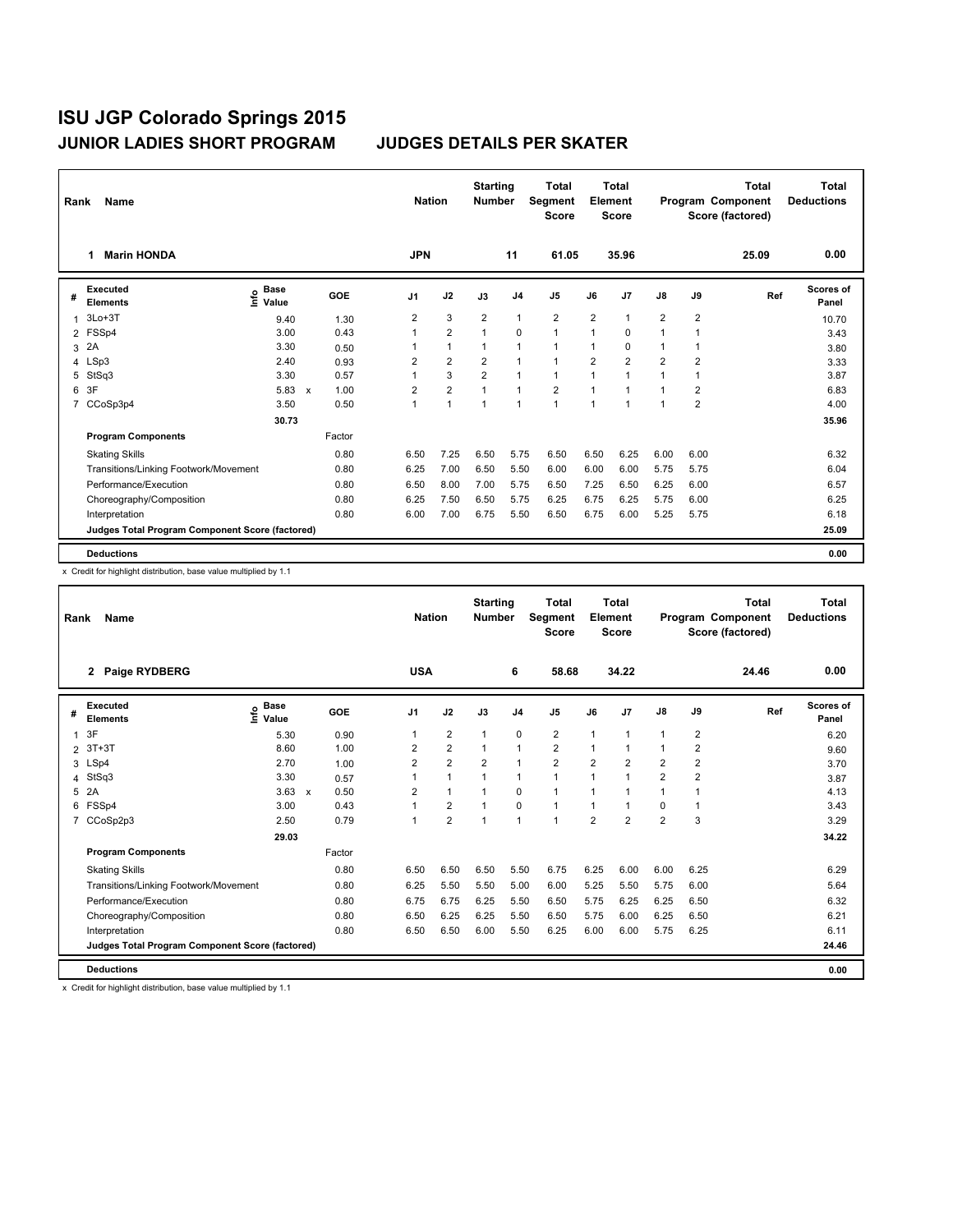| Rank | Name                                            |    |                      |              |         |                | <b>Nation</b>  | <b>Starting</b><br><b>Number</b> |                | <b>Total</b><br>Segment<br><b>Score</b> |                | <b>Total</b><br>Element<br><b>Score</b> |                |                | <b>Total</b><br>Program Component<br>Score (factored) | Total<br><b>Deductions</b> |
|------|-------------------------------------------------|----|----------------------|--------------|---------|----------------|----------------|----------------------------------|----------------|-----------------------------------------|----------------|-----------------------------------------|----------------|----------------|-------------------------------------------------------|----------------------------|
|      | 3 Vivian LE                                     |    |                      |              |         | <b>USA</b>     |                |                                  | 16             | 57.37                                   |                | 31.91                                   |                |                | 25.46                                                 | 0.00                       |
| #    | Executed<br><b>Elements</b>                     | ۴٥ | <b>Base</b><br>Value |              | GOE     | J <sub>1</sub> | J2             | J3                               | J <sub>4</sub> | J <sub>5</sub>                          | J6             | J7                                      | J8             | J9             | Ref                                                   | Scores of<br>Panel         |
| 1    | $3Lz + 3T$                                      |    | 10.30                |              | $-1.40$ | -2             | $-2$           | $-2$                             | $-2$           | $-2$                                    | $-1$           | $-2$                                    | $-2$           | $-2$           |                                                       | 8.90                       |
| 2    | 3Fe                                             | e  | 3.70                 |              | $-1.30$ | $-2$           | $-3$           | $-2$                             | $-2$           | $-2$                                    | $-2$           | $-1$                                    | $-2$           | $-1$           |                                                       | 2.40                       |
| 3    | FSSp4                                           |    | 3.00                 |              | 0.71    |                | $\overline{2}$ | $\overline{2}$                   | $\mathbf{1}$   | $\overline{2}$                          | $\overline{2}$ | $\mathbf{1}$                            | 1              | 0              |                                                       | 3.71                       |
| 4    | CCoSp3p3                                        |    | 3.00                 |              | 0.93    | $\overline{2}$ | $\overline{2}$ | $\overline{2}$                   | $\mathbf{1}$   | $\overline{2}$                          | 3              | $\overline{2}$                          | 1              | $\overline{2}$ |                                                       | 3.93                       |
| 5    | 2A                                              |    | 3.63                 | $\mathsf{x}$ | 0.71    | $\overline{2}$ | $\overline{2}$ | 1                                | $\mathbf{1}$   | $\overline{2}$                          | 1              | $\overline{2}$                          | 1              | 1              |                                                       | 4.34                       |
| 6    | StSq4                                           |    | 3.90                 |              | 1.10    |                | $\mathbf{1}$   | $\overline{2}$                   | $\mathbf{1}$   | $\overline{2}$                          | $\overline{2}$ | $\overline{2}$                          | 2              | 1              |                                                       | 5.00                       |
|      | 7 LSp4                                          |    | 2.70                 |              | 0.93    |                | 3              | $\overline{2}$                   | $\overline{2}$ | $\mathbf{1}$                            | $\overline{2}$ | $\overline{2}$                          | $\overline{2}$ | $\overline{2}$ |                                                       | 3.63                       |
|      |                                                 |    | 30.23                |              |         |                |                |                                  |                |                                         |                |                                         |                |                |                                                       | 31.91                      |
|      | <b>Program Components</b>                       |    |                      |              | Factor  |                |                |                                  |                |                                         |                |                                         |                |                |                                                       |                            |
|      | <b>Skating Skills</b>                           |    |                      |              | 0.80    | 6.50           | 7.50           | 7.25                             | 6.00           | 6.75                                    | 6.75           | 6.75                                    | 5.75           | 6.00           |                                                       | 6.57                       |
|      | Transitions/Linking Footwork/Movement           |    |                      |              | 0.80    | 6.00           | 7.00           | 7.00                             | 5.75           | 6.50                                    | 6.00           | 6.50                                    | 5.50           | 5.75           |                                                       | 6.21                       |
|      | Performance/Execution                           |    |                      |              | 0.80    | 6.00           | 6.75           | 7.00                             | 6.00           | 6.25                                    | 6.75           | 6.50                                    | 6.25           | 6.00           |                                                       | 6.36                       |
|      | Choreography/Composition                        |    |                      |              | 0.80    | 5.75           | 7.25           | 7.25                             | 6.00           | 6.50                                    | 6.75           | 6.75                                    | 6.00           | 5.75           |                                                       | 6.43                       |
|      | Interpretation                                  |    |                      |              | 0.80    | 5.75           | 7.00           | 7.50                             | 6.00           | 6.25                                    | 6.50           | 6.50                                    | 5.75           | 5.75           |                                                       | 6.25                       |
|      | Judges Total Program Component Score (factored) |    |                      |              |         |                |                |                                  |                |                                         |                |                                         |                |                |                                                       | 25.46                      |
|      | <b>Deductions</b>                               |    |                      |              |         |                |                |                                  |                |                                         |                |                                         |                |                |                                                       | 0.00                       |

x Credit for highlight distribution, base value multiplied by 1.1 e Wrong edge

| Rank           | Name                                            |      |                      |              |         |                | <b>Nation</b>  | <b>Starting</b><br><b>Number</b> |                | <b>Total</b><br>Segment<br><b>Score</b> |      | Total<br>Element<br><b>Score</b> |                |      | <b>Total</b><br>Program Component<br>Score (factored) | <b>Total</b><br><b>Deductions</b> |
|----------------|-------------------------------------------------|------|----------------------|--------------|---------|----------------|----------------|----------------------------------|----------------|-----------------------------------------|------|----------------------------------|----------------|------|-------------------------------------------------------|-----------------------------------|
|                | <b>Ekaterina MITROFANOVA</b><br>4               |      |                      |              |         | <b>RUS</b>     |                |                                  | $\overline{2}$ | 57.34                                   |      | 33.84                            |                |      | 23.50                                                 | 0.00                              |
| #              | <b>Executed</b><br><b>Elements</b>              | ١nf٥ | <b>Base</b><br>Value |              | GOE     | J <sub>1</sub> | J2             | J3                               | J <sub>4</sub> | J <sub>5</sub>                          | J6   | J7                               | $\mathsf{J}8$  | J9   | Ref                                                   | <b>Scores of</b><br>Panel         |
| 1              | $3Lz + 3T$                                      |      | 10.30                |              | 0.50    |                | 0              | 0                                | $-1$           | 1                                       | 1    | $\overline{1}$                   | 1              | 1    |                                                       | 10.80                             |
| $\overline{2}$ | 3F                                              |      | 5.30                 |              | $-0.20$ | $-1$           | $\mathbf{1}$   | $-1$                             | $-1$           | $\mathbf 0$                             | 0    | $\overline{1}$                   | $-1$           | 0    |                                                       | 5.10                              |
| 3              | StSq3                                           |      | 3.30                 |              | 0.50    |                | $\overline{2}$ | 1                                | 1              | 1                                       | 1    | 1                                | 1              | 1    |                                                       | 3.80                              |
| 4              | FSSp3                                           |      | 2.60                 |              | 0.00    | 0              | $\mathbf{1}$   | $\Omega$                         | $-1$           | 0                                       | 0    | 0                                | 0              | 0    |                                                       | 2.60                              |
| 5              | 2A                                              |      | 3.63                 | $\mathsf{x}$ | 0.36    |                | 1              | $\Omega$                         | $\Omega$       | 1                                       | 1    | $\overline{1}$                   | 0              | 1    |                                                       | 3.99                              |
|                | 6 LSp4                                          |      | 2.70                 |              | 0.64    |                | $\overline{2}$ | $\overline{2}$                   | $\mathbf 0$    | $\mathbf 0$                             | 0    | $\overline{2}$                   | $\overline{2}$ | 2    |                                                       | 3.34                              |
| $\overline{7}$ | CCoSp3p4                                        |      | 3.50                 |              | 0.71    |                | $\overline{2}$ | $\overline{1}$                   | $\mathbf{1}$   | $\overline{2}$                          | 1    | $\overline{2}$                   | $\overline{2}$ | 1    |                                                       | 4.21                              |
|                |                                                 |      | 31.33                |              |         |                |                |                                  |                |                                         |      |                                  |                |      |                                                       | 33.84                             |
|                | <b>Program Components</b>                       |      |                      |              | Factor  |                |                |                                  |                |                                         |      |                                  |                |      |                                                       |                                   |
|                | <b>Skating Skills</b>                           |      |                      |              | 0.80    | 6.25           | 5.75           | 5.75                             | 5.75           | 6.00                                    | 5.75 | 6.50                             | 5.75           | 5.75 |                                                       | 5.86                              |
|                | Transitions/Linking Footwork/Movement           |      |                      |              | 0.80    | 6.00           | 6.25           | 5.25                             | 5.25           | 5.75                                    | 5.25 | 6.00                             | 5.50           | 5.50 |                                                       | 5.61                              |
|                | Performance/Execution                           |      |                      |              | 0.80    | 6.25           | 7.25           | 5.50                             | 5.50           | 6.25                                    | 6.25 | 6.50                             | 6.25           | 5.75 |                                                       | 6.11                              |
|                | Choreography/Composition                        |      |                      |              | 0.80    | 6.00           | 6.75           | 5.75                             | 5.50           | 6.25                                    | 6.00 | 6.25                             | 6.00           | 5.50 |                                                       | 5.96                              |
|                | Interpretation                                  |      |                      |              | 0.80    | 6.25           | 7.00           | 5.50                             | 5.25           | 5.75                                    | 6.00 | 6.00                             | 5.75           | 5.50 |                                                       | 5.82                              |
|                | Judges Total Program Component Score (factored) |      |                      |              |         |                |                |                                  |                |                                         |      |                                  |                |      |                                                       | 23.50                             |
|                | <b>Deductions</b>                               |      |                      |              |         |                |                |                                  |                |                                         |      |                                  |                |      |                                                       | 0.00                              |

x Credit for highlight distribution, base value multiplied by 1.1 ! Not clear edge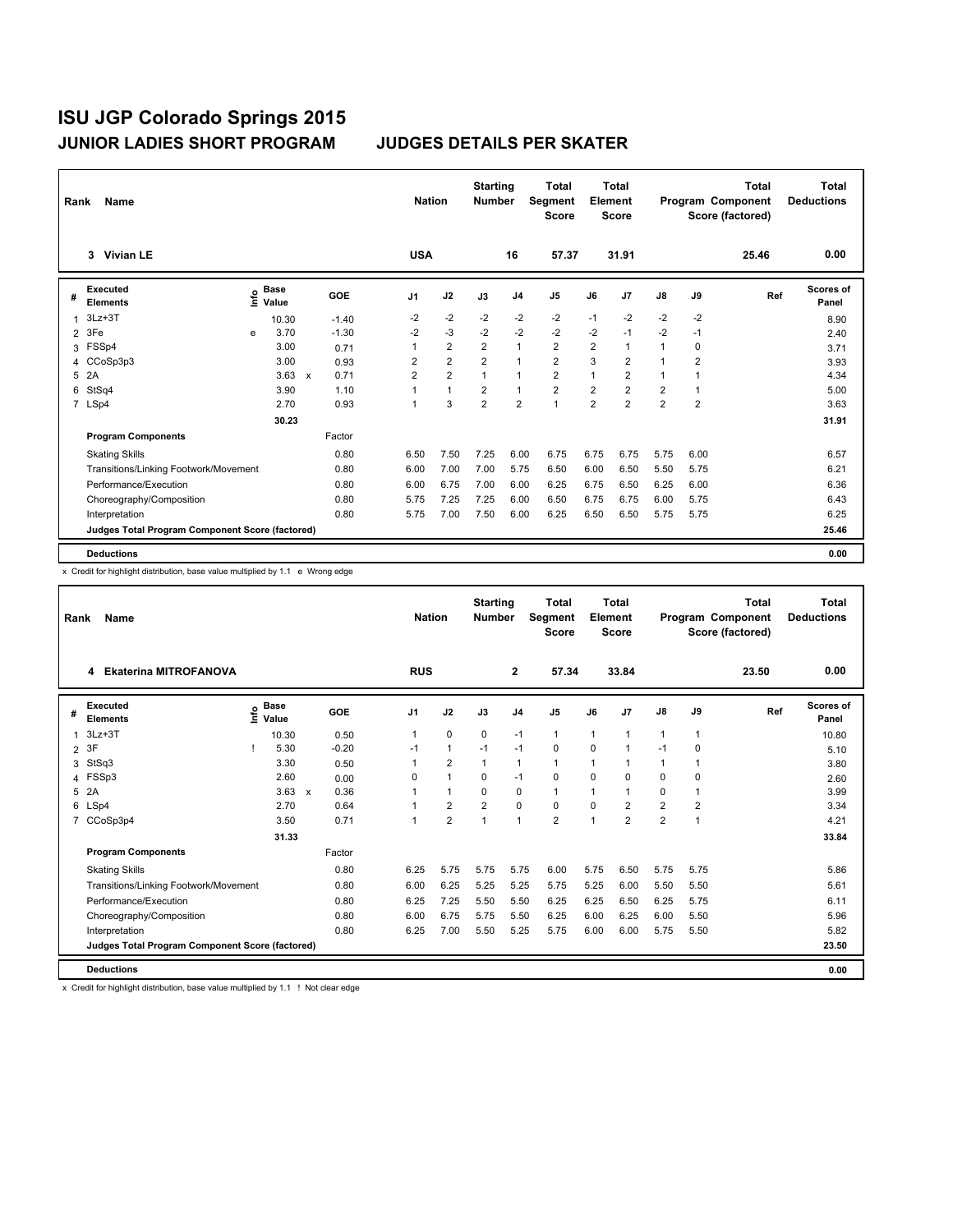| Rank           | Name                                            |                                             |                      |                | <b>Nation</b>  | <b>Starting</b><br><b>Number</b> |                | <b>Total</b><br>Segment<br><b>Score</b> |                | Total<br>Element<br><b>Score</b> |                |                | <b>Total</b><br>Program Component<br>Score (factored) | Total<br><b>Deductions</b> |
|----------------|-------------------------------------------------|---------------------------------------------|----------------------|----------------|----------------|----------------------------------|----------------|-----------------------------------------|----------------|----------------------------------|----------------|----------------|-------------------------------------------------------|----------------------------|
|                | 5 Yuna SHIRAIWA                                 |                                             |                      | <b>JPN</b>     |                |                                  | $\overline{7}$ | 56.26                                   |                | 33.26                            |                |                | 24.00                                                 | 1.00                       |
| #              | <b>Executed</b><br><b>Elements</b>              | <b>Base</b><br>은 <sup>Base</sup><br>트 Value | <b>GOE</b>           | J <sub>1</sub> | J2             | J3                               | J <sub>4</sub> | J <sub>5</sub>                          | J6             | J <sub>7</sub>                   | $\mathsf{J}8$  | J9             | Ref                                                   | Scores of<br>Panel         |
| $\mathbf{1}$   | 3F                                              | 5.30                                        | 0.90                 | 2              | $\mathbf{1}$   | $\mathbf{1}$                     | $\mathbf{1}$   | $\overline{2}$                          | 1              | $\mathbf{1}$                     | 1              | $\overline{2}$ |                                                       | 6.20                       |
| $\overline{2}$ | $3Lz + 3T$                                      | 10.30                                       | 0.70                 |                | $\mathbf{1}$   |                                  | $\mathbf 1$    | $\mathbf{1}$                            | 1              | $\Omega$                         | 1              | 1              |                                                       | 11.00                      |
| 3              | LSp2                                            | 1.90                                        | 1.00                 | 2              | $\overline{2}$ | $\overline{2}$                   | $\mathbf{1}$   | $\overline{2}$                          | $\overline{2}$ | $\overline{2}$                   | 2              | $\overline{2}$ |                                                       | 2.90                       |
| 4              | StSq3                                           | 3.30                                        | $-1.70$              | $-2$           | $-2$           | $-2$                             | $-3$           | $-2$                                    | $-2$           | $-3$                             | $-3$           | $-3$           |                                                       | 1.60                       |
| 5              | 2A                                              | 3.63                                        | 0.50<br>$\mathbf{x}$ | $\overline{2}$ | $\overline{2}$ | $\Omega$                         | $\overline{1}$ | $\mathbf{1}$                            | 1              | $\Omega$                         | 1              | 1              |                                                       | 4.13                       |
| 6              | CCoSp3p4                                        | 3.50                                        | 0.57                 |                | $\overline{2}$ | 1                                | $\mathbf{1}$   | $\mathbf{1}$                            | 1              | 1                                | $\overline{1}$ | 2              |                                                       | 4.07                       |
| $\overline{7}$ | FSSp4                                           | 3.00                                        | 0.36                 |                | $\mathbf 0$    | $\mathbf 0$                      | $\mathbf{1}$   | $\mathbf{1}$                            | 1              | 0                                | 1              | $\overline{1}$ |                                                       | 3.36                       |
|                |                                                 | 30.93                                       |                      |                |                |                                  |                |                                         |                |                                  |                |                |                                                       | 33.26                      |
|                | <b>Program Components</b>                       |                                             | Factor               |                |                |                                  |                |                                         |                |                                  |                |                |                                                       |                            |
|                | <b>Skating Skills</b>                           |                                             | 0.80                 | 6.50           | 6.50           | 5.50                             | 5.75           | 6.75                                    | 6.50           | 6.00                             | 5.75           | 6.00           |                                                       | 6.14                       |
|                | Transitions/Linking Footwork/Movement           |                                             | 0.80                 | 6.00           | 5.75           | 5.50                             | 5.25           | 6.50                                    | 6.25           | 5.50                             | 5.50           | 5.75           |                                                       | 5.75                       |
|                | Performance/Execution                           |                                             | 0.80                 | 6.50           | 6.50           | 5.75                             | 5.50           | 6.25                                    | 6.00           | 6.00                             | 6.25           | 5.75           |                                                       | 6.07                       |
|                | Choreography/Composition                        |                                             | 0.80                 | 6.25           | 5.75           | 5.75                             | 5.75           | 6.50                                    | 6.25           | 6.00                             | 6.00           | 5.75           |                                                       | 5.96                       |
|                | Interpretation                                  |                                             | 0.80                 | 6.25           | 6.25           | 6.00                             | 5.50           | 6.75                                    | 6.50           | 5.50                             | 6.00           | 6.00           |                                                       | 6.07                       |
|                | Judges Total Program Component Score (factored) |                                             |                      |                |                |                                  |                |                                         |                |                                  |                |                |                                                       | 24.00                      |
|                | <b>Deductions</b>                               |                                             | $-1.00$<br>Falls:    |                |                |                                  |                |                                         |                |                                  |                |                |                                                       | $-1.00$                    |

x Credit for highlight distribution, base value multiplied by 1.1

| Rank           | Name                                            |      |                      |                           |         |                | <b>Nation</b>  | <b>Starting</b><br><b>Number</b> |                | <b>Total</b><br>Segment<br><b>Score</b> |                | <b>Total</b><br>Element<br><b>Score</b> |               |                | <b>Total</b><br>Program Component<br>Score (factored) | Total<br><b>Deductions</b> |
|----------------|-------------------------------------------------|------|----------------------|---------------------------|---------|----------------|----------------|----------------------------------|----------------|-----------------------------------------|----------------|-----------------------------------------|---------------|----------------|-------------------------------------------------------|----------------------------|
|                | <b>Nina OUELLETTE</b><br>6                      |      |                      |                           |         | <b>USA</b>     |                |                                  | 9              | 50.97                                   |                | 28.88                                   |               |                | 22.09                                                 | 0.00                       |
| #              | <b>Executed</b><br><b>Elements</b>              | lnfo | <b>Base</b><br>Value |                           | GOE     | J <sub>1</sub> | J2             | J3                               | J <sub>4</sub> | J <sub>5</sub>                          | J6             | J7                                      | $\mathsf{J}8$ | J9             | Ref                                                   | <b>Scores of</b><br>Panel  |
| 1              | $3Lz + 2T$                                      |      | 7.30                 |                           | $-0.70$ | $-1$           | $-1$           | $-1$                             | $-2$           | $-1$                                    | 0              | $-1$                                    | $-1$          | $-1$           |                                                       | 6.60                       |
| $\overline{2}$ | 3F                                              |      | 5.30                 |                           | $-0.80$ | $-1$           | $-2$           | $-1$                             | $-2$           | $-2$                                    | $-1$           | $\mathbf{1}$                            | $-1$          | 0              |                                                       | 4.50                       |
| 3              | FSSp4                                           |      | 3.00                 |                           | 0.21    | 1              | $\mathbf 0$    | 1                                | 0              | 0                                       | 1              | $\mathbf{1}$                            | 0             | 0              |                                                       | 3.21                       |
| 4              | 2A                                              |      | 3.63                 | $\boldsymbol{\mathsf{x}}$ | 0.36    |                | $\mathbf{1}$   | 0                                | 0              | $\overline{2}$                          | 1              | 0                                       | $\mathbf{1}$  | 1              |                                                       | 3.99                       |
| 5              | CCoSp3p3                                        |      | 3.00                 |                           | 0.71    | $\overline{2}$ | $\overline{2}$ | $\overline{2}$                   | $\Omega$       | $\mathbf{1}$                            | $\overline{2}$ | $\Omega$                                | $\mathbf{1}$  | $\overline{2}$ |                                                       | 3.71                       |
| 6              | StSq2                                           |      | 2.60                 |                           | 0.36    |                | 0              | $\mathbf{1}$                     | $\pmb{0}$      | $\mathbf{1}$                            | 1              | 0                                       | $\mathbf{1}$  | 1              |                                                       | 2.96                       |
|                | 7 LSp4                                          |      | 2.70                 |                           | 1.21    | $\overline{2}$ | 3              | 3                                | $\overline{2}$ | $\Omega$                                | 3              | $\overline{2}$                          | 3             | $\overline{2}$ |                                                       | 3.91                       |
|                |                                                 |      | 27.53                |                           |         |                |                |                                  |                |                                         |                |                                         |               |                |                                                       | 28.88                      |
|                | <b>Program Components</b>                       |      |                      |                           | Factor  |                |                |                                  |                |                                         |                |                                         |               |                |                                                       |                            |
|                | <b>Skating Skills</b>                           |      |                      |                           | 0.80    | 5.50           | 5.75           | 5.50                             | 5.00           | 5.75                                    | 5.50           | 5.50                                    | 5.75          | 5.50           |                                                       | 5.57                       |
|                | Transitions/Linking Footwork/Movement           |      |                      |                           | 0.80    | 5.25           | 5.00           | 5.75                             | 4.50           | 6.00                                    | 5.75           | 5.00                                    | 5.25          | 5.25           |                                                       | 5.32                       |
|                | Performance/Execution                           |      |                      |                           | 0.80    | 5.50           | 5.25           | 5.50                             | 5.00           | 5.75                                    | 5.50           | 5.25                                    | 5.75          | 5.75           |                                                       | 5.50                       |
|                | Choreography/Composition                        |      |                      |                           | 0.80    | 5.50           | 6.25           | 6.25                             | 5.00           | 6.00                                    | 6.00           | 5.25                                    | 6.00          | 5.25           |                                                       | 5.75                       |
|                | Interpretation                                  |      |                      |                           | 0.80    | 5.50           | 5.50           | 5.75                             | 4.75           | 5.50                                    | 5.75           | 5.00                                    | 5.50          | 5.50           |                                                       | 5.46                       |
|                | Judges Total Program Component Score (factored) |      |                      |                           |         |                |                |                                  |                |                                         |                |                                         |               |                |                                                       | 22.09                      |
|                | <b>Deductions</b>                               |      |                      |                           |         |                |                |                                  |                |                                         |                |                                         |               |                |                                                       | 0.00                       |

x Credit for highlight distribution, base value multiplied by 1.1 ! Not clear edge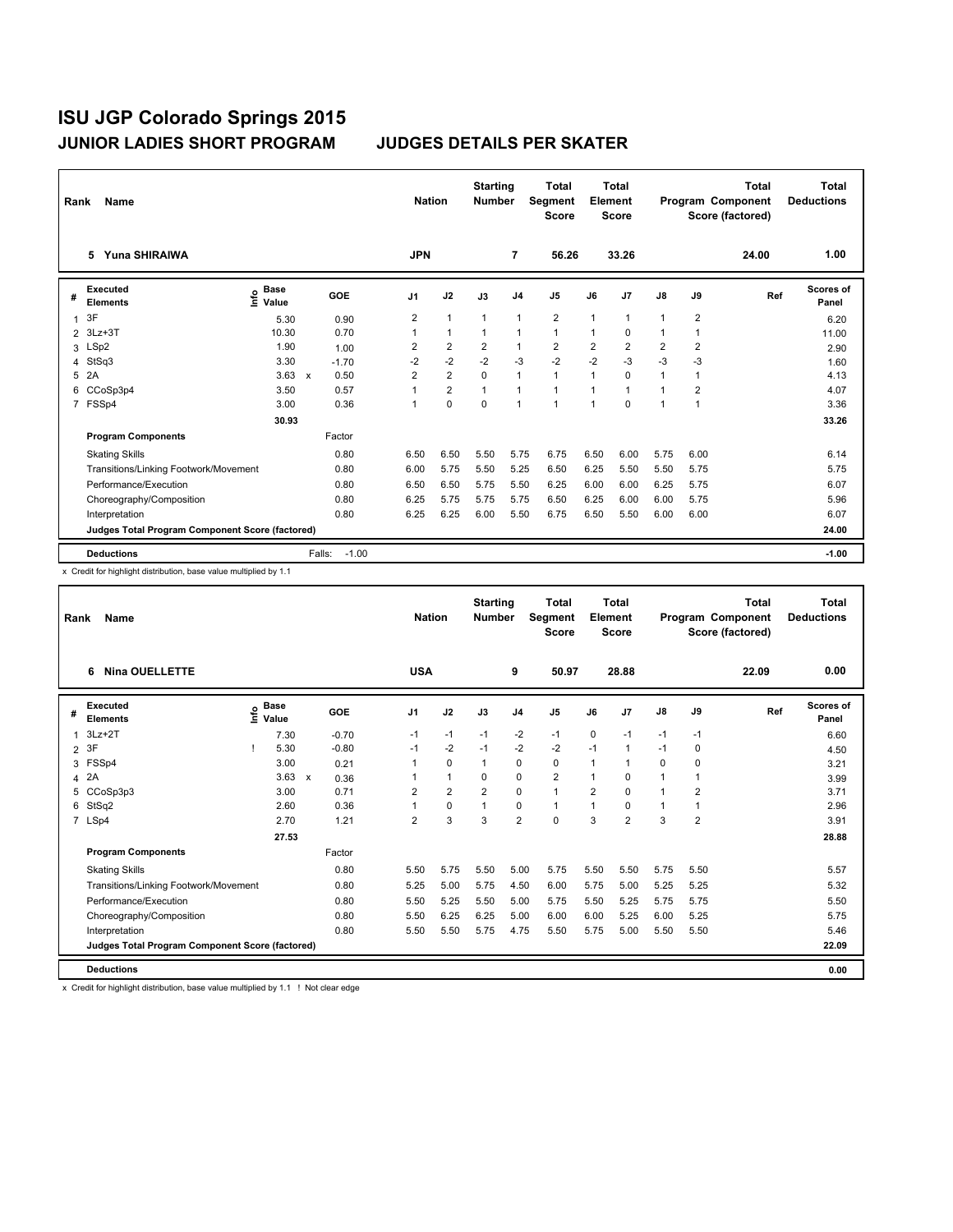| Rank           | Name                                            |                              |                           |            | <b>Nation</b> |                | <b>Starting</b><br><b>Number</b> |                | <b>Total</b><br>Segment<br><b>Score</b> |          | <b>Total</b><br>Element<br><b>Score</b> |               |                | <b>Total</b><br>Program Component<br>Score (factored) | Total<br><b>Deductions</b> |
|----------------|-------------------------------------------------|------------------------------|---------------------------|------------|---------------|----------------|----------------------------------|----------------|-----------------------------------------|----------|-----------------------------------------|---------------|----------------|-------------------------------------------------------|----------------------------|
|                | Valeriya MIKHAILOVA<br>7                        |                              |                           |            | <b>RUS</b>    |                |                                  | 21             | 50.63                                   |          | 30.00                                   |               |                | 21.63                                                 | 1.00                       |
| #              | Executed<br><b>Elements</b>                     | <b>Base</b><br>lnfo<br>Value |                           | <b>GOE</b> | J1            | J2             | J3                               | J <sub>4</sub> | J5                                      | J6       | J <sub>7</sub>                          | $\mathsf{J}8$ | J9             | Ref                                                   | Scores of<br>Panel         |
| $\mathbf{1}$   | $3Lz + 3T <$                                    | 9.00                         |                           | $-1.20$    | $-1$          | $-2$           | $-2$                             | $-2$           | $-2$                                    | $-2$     | $-1$                                    | $-1$          | $-2$           |                                                       | 7.80                       |
|                | 2 FSSp4                                         | 3.00                         |                           | $-0.13$    | 0             | $\mathbf 0$    | $-1$                             | $-1$           | 0                                       | 1        | 0                                       | $-1$          | $-2$           |                                                       | 2.87                       |
| 3              | CCoSp3p3                                        | 3.00                         |                           | 0.14       |               | $\mathbf{1}$   | $\Omega$                         | $-1$           | 0                                       | $\Omega$ | $\Omega$                                | 0             | 1              |                                                       | 3.14                       |
| 4              | StSq3                                           | 3.30                         |                           | 0.29       |               | $\mathbf{1}$   | $\mathbf 0$                      | $\mathbf 0$    | 0                                       | 1        | $\overline{1}$                          | $-1$          | 1              |                                                       | 3.59                       |
| 5              | 3F                                              | 5.83                         | $\boldsymbol{\mathsf{x}}$ | 0.10       |               | $\Omega$       | $\Omega$                         | $\mathbf 0$    | 0                                       | $\Omega$ | -1                                      | $\Omega$      | $\Omega$       |                                                       | 5.93                       |
| 6              | 2A                                              | 3.63                         | $\boldsymbol{\mathsf{x}}$ | 0.21       |               | $\mathbf 0$    | $\Omega$                         | $\mathbf 0$    | 1                                       | $\Omega$ | $\overline{1}$                          | 0             | $\overline{1}$ |                                                       | 3.84                       |
| $\overline{7}$ | LSp3                                            | 2.40                         |                           | 0.43       |               | $\overline{2}$ | $\mathbf{1}$                     | $\mathbf{1}$   | 0                                       | 0        | 1                                       | 1             |                |                                                       | 2.83                       |
|                |                                                 | 30.16                        |                           |            |               |                |                                  |                |                                         |          |                                         |               |                |                                                       | 30.00                      |
|                | <b>Program Components</b>                       |                              |                           | Factor     |               |                |                                  |                |                                         |          |                                         |               |                |                                                       |                            |
|                | <b>Skating Skills</b>                           |                              |                           | 0.80       | 6.00          | 6.25           | 5.00                             | 5.50           | 5.50                                    | 5.75     | 6.50                                    | 5.00          | 5.75           |                                                       | 5.68                       |
|                | Transitions/Linking Footwork/Movement           |                              |                           | 0.80       | 5.50          | 4.75           | 4.50                             | 5.00           | 5.25                                    | 5.25     | 5.75                                    | 4.00          | 5.25           |                                                       | 5.07                       |
|                | Performance/Execution                           |                              |                           | 0.80       | 5.75          | 5.75           | 5.25                             | 5.25           | 5.75                                    | 5.25     | 6.50                                    | 4.25          | 5.50           |                                                       | 5.50                       |
|                | Choreography/Composition                        |                              |                           | 0.80       | 5.75          | 5.75           | 4.75                             | 5.25           | 5.50                                    | 5.50     | 6.50                                    | 4.00          | 5.50           |                                                       | 5.43                       |
|                | Interpretation                                  |                              |                           | 0.80       | 5.75          | 5.25           | 5.00                             | 5.00           | 5.50                                    | 5.50     | 6.25                                    | 3.75          | 5.50           |                                                       | 5.36                       |
|                | Judges Total Program Component Score (factored) |                              |                           |            |               |                |                                  |                |                                         |          |                                         |               |                |                                                       | 21.63                      |
|                | <b>Deductions</b>                               |                              | Late start:               | $-1.00$    |               |                |                                  |                |                                         |          |                                         |               |                |                                                       | $-1.00$                    |

< Under-rotated jump x Credit for highlight distribution, base value multiplied by 1.1 ! Not clear edge

| Rank | Name                                                   |                              |              |         |          | <b>Nation</b> |                | <b>Starting</b><br><b>Number</b> |                | <b>Total</b><br>Segment<br><b>Score</b> |                | <b>Total</b><br>Element<br><b>Score</b> |                |                | <b>Total</b><br>Program Component<br>Score (factored) | Total<br><b>Deductions</b> |
|------|--------------------------------------------------------|------------------------------|--------------|---------|----------|---------------|----------------|----------------------------------|----------------|-----------------------------------------|----------------|-----------------------------------------|----------------|----------------|-------------------------------------------------------|----------------------------|
|      | Na Hyun KIM<br>8                                       |                              |              |         |          | <b>KOR</b>    |                |                                  | 4              | 49.62                                   |                | 27.67                                   |                |                | 21.95                                                 | 0.00                       |
| #    | Executed<br><b>Elements</b>                            | <b>Base</b><br>١nf٥<br>Value |              | GOE     | J1       |               | J2             | J3                               | J <sub>4</sub> | J <sub>5</sub>                          | J6             | J7                                      | J8             | J9             | Ref                                                   | <b>Scores of</b><br>Panel  |
| 1    | 3Lo+COMBO                                              | 5.10                         |              | $-2.10$ | $-3$     |               | $-3$           | $-3$                             | $-3$           | $-3$                                    | $-3$           | $-3$                                    | $-3$           | $-3$           |                                                       | 3.00                       |
|      | 2 CCoSp3p4                                             | 3.50                         |              | 0.57    | 1        |               | $\overline{2}$ | 1                                | 1              | 0                                       | $\mathbf{1}$   | $\overline{1}$                          | 1              | $\overline{2}$ |                                                       | 4.07                       |
|      | 3 FSSp4                                                | 3.00                         |              | 0.14    | $\Omega$ |               | $\mathbf 0$    | 1                                | 0              | 0                                       | 1              | $-1$                                    | 0              | 1              |                                                       | 3.14                       |
| 4    | 3F                                                     | $5.83 \times$                |              | 0.30    |          |               | $\overline{2}$ | $\Omega$                         | 0              | 0                                       | 1              | $\Omega$                                | 0              | 1              |                                                       | 6.13                       |
| 5    | 2A                                                     | 3.63                         | $\mathsf{x}$ | 0.36    |          |               | $\mathbf{1}$   | $\Omega$                         | $\mathbf 0$    | $\mathbf{1}$                            | $\mathbf{1}$   | $\overline{1}$                          | $\Omega$       | $\overline{2}$ |                                                       | 3.99                       |
| 6    | StSq3                                                  | 3.30                         |              | 0.64    |          |               | $\overline{2}$ | 1                                | 0              | $\mathbf{1}$                            | $\overline{2}$ | 1                                       | 2              | 1              |                                                       | 3.94                       |
|      | 7 LSp3                                                 | 2.40                         |              | 1.00    |          | 2             | 3              | 2                                | $\overline{2}$ | $\mathbf{1}$                            | 3              | $\overline{1}$                          | $\overline{2}$ | $\overline{2}$ |                                                       | 3.40                       |
|      |                                                        | 26.76                        |              |         |          |               |                |                                  |                |                                         |                |                                         |                |                |                                                       | 27.67                      |
|      | <b>Program Components</b>                              |                              |              | Factor  |          |               |                |                                  |                |                                         |                |                                         |                |                |                                                       |                            |
|      | <b>Skating Skills</b>                                  |                              |              | 0.80    |          | 5.50          | 6.50           | 6.00                             | 4.75           | 4.75                                    | 6.00           | 5.25                                    | 5.75           | 5.50           |                                                       | 5.54                       |
|      | Transitions/Linking Footwork/Movement                  |                              |              | 0.80    |          | 5.25          | 6.50           | 5.25                             | 4.25           | 4.75                                    | 6.25           | 4.75                                    | 6.25           | 5.00           |                                                       | 5.36                       |
|      | Performance/Execution                                  |                              |              | 0.80    |          | 5.00          | 6.00           | 5.00                             | 4.50           | 5.50                                    | 6.25           | 5.25                                    | 5.75           | 5.50           |                                                       | 5.43                       |
|      | Choreography/Composition                               |                              |              | 0.80    |          | 5.00          | 7.00           | 6.00                             | 4.50           | 5.25                                    | 6.50           | 5.00                                    | 5.75           | 5.25           |                                                       | 5.54                       |
|      | Interpretation                                         |                              |              | 0.80    |          | 5.25          | 6.75           | 5.25                             | 4.50           | 5.00                                    | 6.50           | 5.00                                    | 6.25           | 5.75           |                                                       | 5.57                       |
|      | <b>Judges Total Program Component Score (factored)</b> |                              |              |         |          |               |                |                                  |                |                                         |                |                                         |                |                |                                                       | 21.95                      |
|      | <b>Deductions</b>                                      |                              |              |         |          |               |                |                                  |                |                                         |                |                                         |                |                |                                                       | 0.00                       |

x Credit for highlight distribution, base value multiplied by 1.1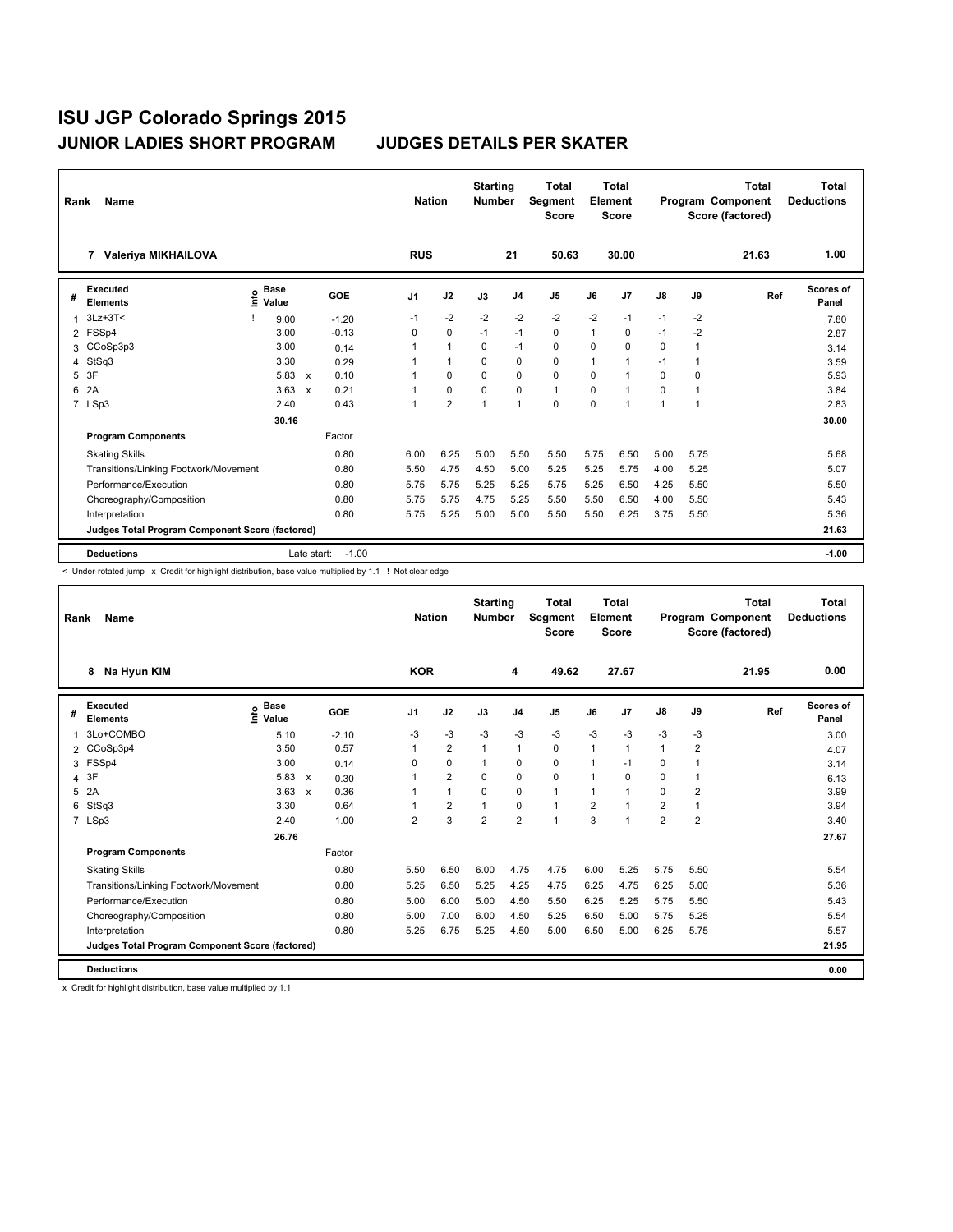| Rank           | Name                                            |         |                      |                   | <b>Nation</b>  |                | <b>Starting</b><br><b>Number</b> |                | <b>Total</b><br>Segment<br><b>Score</b> |          | <b>Total</b><br>Element<br><b>Score</b> |              |                | <b>Total</b><br>Program Component<br>Score (factored) | Total<br><b>Deductions</b> |
|----------------|-------------------------------------------------|---------|----------------------|-------------------|----------------|----------------|----------------------------------|----------------|-----------------------------------------|----------|-----------------------------------------|--------------|----------------|-------------------------------------------------------|----------------------------|
|                | Anni JÄRVENPÄÄ<br>9                             |         |                      |                   | <b>FIN</b>     |                |                                  | 12             | 48.06                                   |          | 27.29                                   |              |                | 21.77                                                 | 1.00                       |
| #              | <b>Executed</b><br><b>Elements</b>              | lnfo    | <b>Base</b><br>Value | <b>GOE</b>        | J <sub>1</sub> | J2             | J3                               | J <sub>4</sub> | J5                                      | J6       | J7                                      | J8           | J9             | Ref                                                   | <b>Scores of</b><br>Panel  |
| 1              | $3T+3T$                                         |         | 8.60                 | 0.70              |                | $\mathbf{1}$   | $\mathbf{1}$                     | $\mathbf 0$    | 1                                       | 1        | $\overline{1}$                          | $\mathbf{1}$ | 1              |                                                       | 9.30                       |
| $\overline{2}$ | 3F<                                             | $\prec$ | 3.70                 | $-2.10$           | $-3$           | $-3$           | $-3$                             | $-3$           | $-3$                                    | $-3$     | $-3$                                    | $-3$         | -3             |                                                       | 1.60                       |
| 3              | FSSp4                                           |         | 3.00                 | 0.29              | 0              | $\mathbf{1}$   | $\Omega$                         | $\mathbf{1}$   | 0                                       | 1        | $\overline{1}$                          | 0            |                |                                                       | 3.29                       |
| 4              | 2A                                              |         | 3.30                 | 0.50              |                | $\mathbf{1}$   | $\mathbf{1}$                     | $\mathbf{1}$   | 1                                       | 1        | $\Omega$                                | $\mathbf{1}$ | 1              |                                                       | 3.80                       |
| 5              | LSp1                                            |         | 1.50                 | 0.00              | $\Omega$       | $\mathbf 0$    | $\Omega$                         | $\Omega$       | 0                                       | $\Omega$ | $\Omega$                                | $\Omega$     | $\Omega$       |                                                       | 1.50                       |
| 6              | StSq3                                           |         | 3.30                 | 0.50              |                | $\mathbf{1}$   | $\mathbf{1}$                     | $\mathbf{1}$   | 1                                       | 1        | -1                                      | 1            | 0              |                                                       | 3.80                       |
| $\overline{7}$ | CCoSp3p4                                        |         | 3.50                 | 0.50              |                | $\overline{2}$ | $\Omega$                         | $\mathbf{1}$   | $\overline{1}$                          | 1        | 1                                       | 1            | $\overline{1}$ |                                                       | 4.00                       |
|                |                                                 |         | 26.90                |                   |                |                |                                  |                |                                         |          |                                         |              |                |                                                       | 27.29                      |
|                | <b>Program Components</b>                       |         |                      | Factor            |                |                |                                  |                |                                         |          |                                         |              |                |                                                       |                            |
|                | <b>Skating Skills</b>                           |         |                      | 0.80              | 5.50           | 6.00           | 5.75                             | 5.25           | 5.50                                    | 5.50     | 5.50                                    | 5.50         | 5.00           |                                                       | 5.50                       |
|                | Transitions/Linking Footwork/Movement           |         |                      | 0.80              | 5.00           | 5.75           | 5.25                             | 5.00           | 5.00                                    | 5.00     | 5.00                                    | 5.75         | 4.75           |                                                       | 5.14                       |
|                | Performance/Execution                           |         |                      | 0.80              | 5.00           | 6.25           | 5.75                             | 5.25           | 5.75                                    | 5.75     | 5.25                                    | 5.25         | 4.50           |                                                       | 5.43                       |
|                | Choreography/Composition                        |         |                      | 0.80              | 5.50           | 6.50           | 5.50                             | 5.25           | 5.75                                    | 5.50     | 5.50                                    | 6.25         | 4.75           |                                                       | 5.61                       |
|                | Interpretation                                  |         |                      | 0.80              | 5.25           | 6.00           | 5.25                             | 5.25           | 6.00                                    | 5.50     | 5.50                                    | 6.00         | 4.75           |                                                       | 5.54                       |
|                | Judges Total Program Component Score (factored) |         |                      |                   |                |                |                                  |                |                                         |          |                                         |              |                |                                                       | 21.77                      |
|                | <b>Deductions</b>                               |         |                      | $-1.00$<br>Falls: |                |                |                                  |                |                                         |          |                                         |              |                |                                                       | $-1.00$                    |

< Under-rotated jump

| Rank           | <b>Name</b>                                     |                              |                   | <b>Nation</b> |                | <b>Starting</b><br><b>Number</b> |                | <b>Total</b><br>Segment<br><b>Score</b> |              | <b>Total</b><br>Element<br><b>Score</b> |                |                | <b>Total</b><br>Program Component<br>Score (factored) | <b>Total</b><br><b>Deductions</b> |
|----------------|-------------------------------------------------|------------------------------|-------------------|---------------|----------------|----------------------------------|----------------|-----------------------------------------|--------------|-----------------------------------------|----------------|----------------|-------------------------------------------------------|-----------------------------------|
|                | <b>Ha Nul KIM</b><br>10                         |                              |                   | <b>KOR</b>    |                |                                  | 18             | 46.41                                   |              | 27.21                                   |                |                | 20.20                                                 | 1.00                              |
| #              | <b>Executed</b><br><b>Elements</b>              | <b>Base</b><br>lnfo<br>Value | <b>GOE</b>        | J1            | J2             | J3                               | J <sub>4</sub> | J <sub>5</sub>                          | J6           | J <sub>7</sub>                          | J8             | J9             | Ref                                                   | <b>Scores of</b><br>Panel         |
| 1              | 3Lz+COMBO                                       | 6.00                         | $-2.10$           | -3            | $-3$           | $-3$                             | $-3$           | $-3$                                    | $-3$         | $-3$                                    | $-3$           | $-3$           |                                                       | 3.90                              |
| 2              | 3F                                              | 5.30                         | 0.00              | 0             | $-1$           | 0                                | $\mathbf{1}$   | $-1$                                    | $\Omega$     | $-2$                                    | 1              |                |                                                       | 5.30                              |
| 3              | FSSp4                                           | 3.00                         | 0.14              | 0             | 1              | $\Omega$                         | 0              | $-1$                                    | 1            | $\Omega$                                | 1              | 0              |                                                       | 3.14                              |
| 4              | 2A                                              | 3.30                         | 0.07              | 0             | 0              | 0                                | 0              | $-1$                                    | $\Omega$     | 0                                       | 1              |                |                                                       | 3.37                              |
| 5              | LSp4                                            | 2.70                         | 0.93              |               | $\overline{2}$ | $\overline{2}$                   | $\overline{2}$ | $\overline{2}$                          | $\mathbf{1}$ | 2                                       | $\overline{2}$ | $\overline{2}$ |                                                       | 3.63                              |
| 6              | StSq3                                           | 3.30                         | 0.36              | 0             | $\overline{2}$ |                                  | 1              | 0                                       | $\mathbf{1}$ | 0                                       | 1              |                |                                                       | 3.66                              |
| $\overline{7}$ | CCoSp3p4                                        | 3.50                         | 0.71              |               | $\overline{2}$ | 1                                | $\overline{2}$ | $\overline{1}$                          | $\mathbf{1}$ | 4                                       | $\overline{2}$ | $\overline{2}$ |                                                       | 4.21                              |
|                |                                                 | 27.10                        |                   |               |                |                                  |                |                                         |              |                                         |                |                |                                                       | 27.21                             |
|                | <b>Program Components</b>                       |                              | Factor            |               |                |                                  |                |                                         |              |                                         |                |                |                                                       |                                   |
|                | <b>Skating Skills</b>                           |                              | 0.80              | 4.75          | 5.50           | 5.00                             | 5.25           | 4.75                                    | 5.00         | 4.75                                    | 6.00           | 5.50           |                                                       | 5.11                              |
|                | Transitions/Linking Footwork/Movement           |                              | 0.80              | 4.00          | 5.00           | 4.75                             | 5.00           | 4.25                                    | 4.75         | 4.25                                    | 5.75           | 5.00           |                                                       | 4.71                              |
|                | Performance/Execution                           |                              | 0.80              | 4.25          | 6.50           | 5.50                             | 5.25           | 4.75                                    | 5.25         | 4.75                                    | 6.00           | 5.25           |                                                       | 5.25                              |
|                | Choreography/Composition                        |                              | 0.80              | 4.25          | 5.50           | 5.00                             | 5.25           | 4.00                                    | 5.00         | 5.00                                    | 6.50           | 5.00           |                                                       | 5.00                              |
|                | Interpretation                                  |                              | 0.80              | 4.75          | 6.00           | 5.25                             | 5.00           | 4.00                                    | 5.00         | 5.00                                    | 6.25           | 5.25           |                                                       | 5.18                              |
|                | Judges Total Program Component Score (factored) |                              |                   |               |                |                                  |                |                                         |              |                                         |                |                |                                                       | 20.20                             |
|                | <b>Deductions</b>                               |                              | $-1.00$<br>Falls: |               |                |                                  |                |                                         |              |                                         |                |                |                                                       | $-1.00$                           |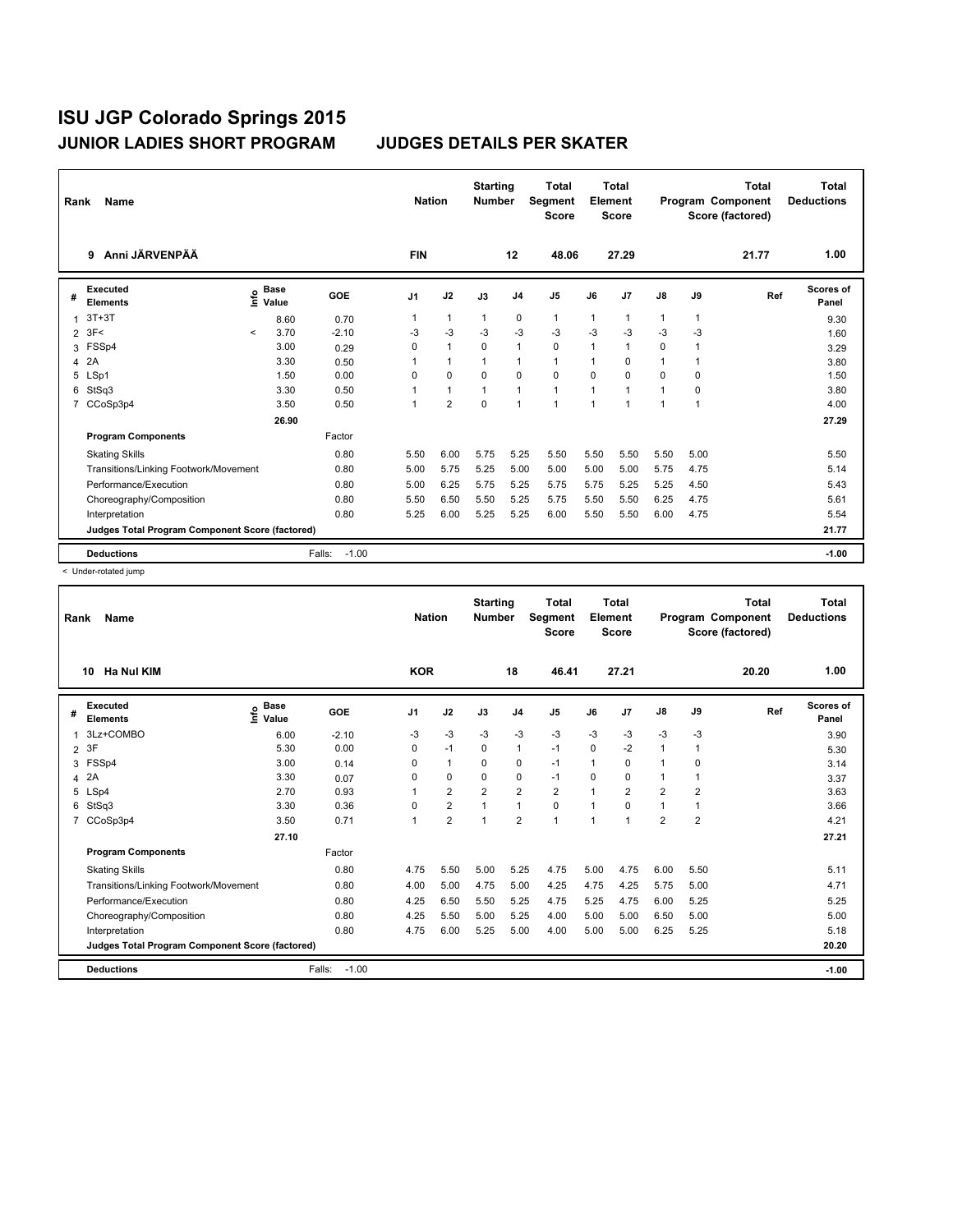| Rank           | Name                                            |         |                      |              |            |                | <b>Nation</b> |                | <b>Starting</b><br><b>Number</b> |                | <b>Total</b><br>Segment<br><b>Score</b> |          | Total<br>Element<br><b>Score</b> |                |                | <b>Total</b><br>Program Component<br>Score (factored) | Total<br><b>Deductions</b> |
|----------------|-------------------------------------------------|---------|----------------------|--------------|------------|----------------|---------------|----------------|----------------------------------|----------------|-----------------------------------------|----------|----------------------------------|----------------|----------------|-------------------------------------------------------|----------------------------|
|                | Anastasia GALUSTYAN<br>11                       |         |                      |              |            |                | <b>ARM</b>    |                |                                  | 14             | 46.11                                   |          | 25.32                            |                |                | 20.79                                                 | 0.00                       |
| #              | <b>Executed</b><br><b>Elements</b>              | ١nfo    | <b>Base</b><br>Value |              | <b>GOE</b> | J <sub>1</sub> |               | J2             | J3                               | J <sub>4</sub> | J <sub>5</sub>                          | J6       | J7                               | $\mathsf{J}8$  | J9             | Ref                                                   | Scores of<br>Panel         |
| 1              | $3Lz< +3T<$                                     | <       | 7.20                 |              | $-1.20$    | $-1$           |               | $-2$           | $-2$                             | $-2$           | $-2$                                    | $-2$     | $-1$                             | $-1$           | $-2$           |                                                       | 6.00                       |
| $\overline{2}$ | 3F                                              |         | 5.30                 |              | $-0.80$    | $-1$           |               | $-2$           | $-1$                             | $-2$           | $-1$                                    | $-1$     | 0                                | $-1$           | $-1$           |                                                       | 4.50                       |
| 3              | FSSp4                                           |         | 3.00                 |              | 0.07       |                |               | $\Omega$       | $\mathbf{1}$                     | $\Omega$       | 0                                       | $\Omega$ | $\Omega$                         | $\Omega$       | $\Omega$       |                                                       | 3.07                       |
| 4              | StSq2                                           |         | 2.60                 |              | 0.29       |                |               | $\mathbf 0$    | $\overline{1}$                   | $\Omega$       | 0                                       | 1        | $\Omega$                         | $\mathbf{1}$   | 1              |                                                       | 2.89                       |
| 5              | 2A<                                             | $\prec$ | 2.53                 | $\mathsf{x}$ | $-0.57$    | $-1$           |               | $-1$           | $-1$                             | $-1$           | $-2$                                    | $-2$     | $-1$                             | $-1$           | $-1$           |                                                       | 1.96                       |
| 6              | CCoSp3p4                                        |         | 3.50                 |              | 0.29       |                |               | $\mathbf{1}$   | $\mathbf{1}$                     | 1              | 0                                       | 0        | $\mathbf 0$                      | 0              | $\overline{1}$ |                                                       | 3.79                       |
|                | 7 LSp3                                          |         | 2.40                 |              | 0.71       |                |               | $\overline{2}$ | $\overline{1}$                   | $\overline{2}$ | $\overline{2}$                          | $\Omega$ | 1                                | $\overline{2}$ | 1              |                                                       | 3.11                       |
|                |                                                 |         | 26.53                |              |            |                |               |                |                                  |                |                                         |          |                                  |                |                |                                                       | 25.32                      |
|                | <b>Program Components</b>                       |         |                      |              | Factor     |                |               |                |                                  |                |                                         |          |                                  |                |                |                                                       |                            |
|                | <b>Skating Skills</b>                           |         |                      |              | 0.80       | 5.50           |               | 5.00           | 5.25                             | 5.50           | 4.75                                    | 5.25     | 5.25                             | 5.25           | 5.00           |                                                       | 5.21                       |
|                | Transitions/Linking Footwork/Movement           |         |                      |              | 0.80       | 5.25           |               | 4.50           | 5.25                             | 5.00           | 5.00                                    | 4.00     | 5.00                             | 5.75           | 4.25           |                                                       | 4.89                       |
|                | Performance/Execution                           |         |                      |              | 0.80       | 5.50           |               | 5.75           | 5.00                             | 5.50           | 5.25                                    | 4.75     | 5.50                             | 5.75           | 4.75           |                                                       | 5.32                       |
|                | Choreography/Composition                        |         |                      |              | 0.80       | 5.75           |               | 6.00           | 5.50                             | 5.50           | 5.25                                    | 4.50     | 5.25                             | 6.00           | 4.50           |                                                       | 5.39                       |
|                | Interpretation                                  |         |                      |              | 0.80       | 5.50           |               | 5.50           | 5.50                             | 5.00           | 5.25                                    | 4.50     | 5.00                             | 6.25           | 4.25           |                                                       | 5.18                       |
|                | Judges Total Program Component Score (factored) |         |                      |              |            |                |               |                |                                  |                |                                         |          |                                  |                |                |                                                       | 20.79                      |
|                | <b>Deductions</b>                               |         |                      |              |            |                |               |                |                                  |                |                                         |          |                                  |                |                |                                                       | 0.00                       |

< Under-rotated jump x Credit for highlight distribution, base value multiplied by 1.1 ! Not clear edge

| Rank           | Name                                            |                            |              |         |                | <b>Nation</b> |                | <b>Starting</b><br><b>Number</b> | <b>Total</b><br>Segment<br><b>Score</b> |              | <b>Total</b><br>Element<br><b>Score</b> |               |                | <b>Total</b><br>Program Component<br>Score (factored) | Total<br><b>Deductions</b> |
|----------------|-------------------------------------------------|----------------------------|--------------|---------|----------------|---------------|----------------|----------------------------------|-----------------------------------------|--------------|-----------------------------------------|---------------|----------------|-------------------------------------------------------|----------------------------|
|                | <b>Emy DECELLES</b><br>12                       |                            |              |         | <b>CAN</b>     |               |                | 15                               | 44.48                                   |              | 23.80                                   |               |                | 20.68                                                 | 0.00                       |
| #              | <b>Executed</b><br><b>Elements</b>              | <b>Base</b><br>۴è<br>Value |              | GOE     | J <sub>1</sub> | J2            | J3             | J <sub>4</sub>                   | J5                                      | J6           | J7                                      | $\mathsf{J}8$ | J9             | Ref                                                   | Scores of<br>Panel         |
| 1              | $1A<<^*$                                        | 0.00                       |              | 0.00    |                |               |                |                                  |                                         |              |                                         |               |                |                                                       | 0.00                       |
| $\overline{2}$ | 3F                                              | 5.30                       |              | 0.30    | 0              | $-1$          | $\mathbf 1$    | 0                                | 0                                       | 1            | 1                                       | 0             | $\overline{1}$ |                                                       | 5.60                       |
| 3              | FSSp3                                           | 2.60                       |              | 0.36    | 1              | 0             | 1              | $\mathbf{1}$                     | 0                                       | $\mathbf{1}$ | 0                                       | $\mathbf{1}$  | $\overline{1}$ |                                                       | 2.96                       |
| 4              | $3T+2T$                                         | 6.16                       | $\mathsf{x}$ | $-0.70$ | $-1$           | $-1$          | $-1$           | $-1$                             | 0                                       | $-1$         | $-1$                                    | $-1$          | $-1$           |                                                       | 5.46                       |
| 5              | CCoSp3p4                                        | 3.50                       |              | 0.36    |                | $\mathbf{1}$  | $\Omega$       | $\mathbf{1}$                     | 0                                       | 1            | $\Omega$                                | $\mathbf{1}$  | 1              |                                                       | 3.86                       |
| 6              | StSq3                                           | 3.30                       |              | 0.29    | $\mathbf 0$    | 0             | $\Omega$       | $\mathbf{1}$                     | 0                                       | 1            | 1                                       | 1             | 1              |                                                       | 3.59                       |
|                | 7 LSp2                                          | 1.90                       |              | 0.43    | 1              | $\mathbf 0$   | $\overline{1}$ | 1                                | 1                                       | 1            | $\Omega$                                | 1             | $\overline{1}$ |                                                       | 2.33                       |
|                |                                                 | 22.76                      |              |         |                |               |                |                                  |                                         |              |                                         |               |                |                                                       | 23.80                      |
|                | <b>Program Components</b>                       |                            |              | Factor  |                |               |                |                                  |                                         |              |                                         |               |                |                                                       |                            |
|                | <b>Skating Skills</b>                           |                            |              | 0.80    | 5.25           | 5.50          | 5.00           | 5.00                             | 5.75                                    | 5.25         | 5.25                                    | 5.50          | 5.00           |                                                       | 5.25                       |
|                | Transitions/Linking Footwork/Movement           |                            |              | 0.80    | 4.75           | 4.50          | 5.25           | 4.75                             | 4.75                                    | 5.00         | 5.50                                    | 5.75          | 5.00           |                                                       | 5.00                       |
|                | Performance/Execution                           |                            |              | 0.80    | 4.75           | 4.75          | 4.75           | 5.00                             | 5.00                                    | 6.00         | 5.50                                    | 5.25          | 4.75           |                                                       | 5.00                       |
|                | Choreography/Composition                        |                            |              | 0.80    | 4.50           | 5.75          | 5.25           | 5.00                             | 5.25                                    | 6.25         | 5.25                                    | 6.25          | 5.00           |                                                       | 5.39                       |
|                | Interpretation                                  |                            |              | 0.80    | 5.00           | 5.00          | 5.00           | 5.00                             | 5.00                                    | 6.00         | 5.50                                    | 5.75          | 5.25           |                                                       | 5.21                       |
|                | Judges Total Program Component Score (factored) |                            |              |         |                |               |                |                                  |                                         |              |                                         |               |                |                                                       | 20.68                      |
|                | <b>Deductions</b>                               |                            |              |         |                |               |                |                                  |                                         |              |                                         |               |                |                                                       | 0.00                       |

<< Downgraded jump \* Invalid element x Credit for highlight distribution, base value multiplied by 1.1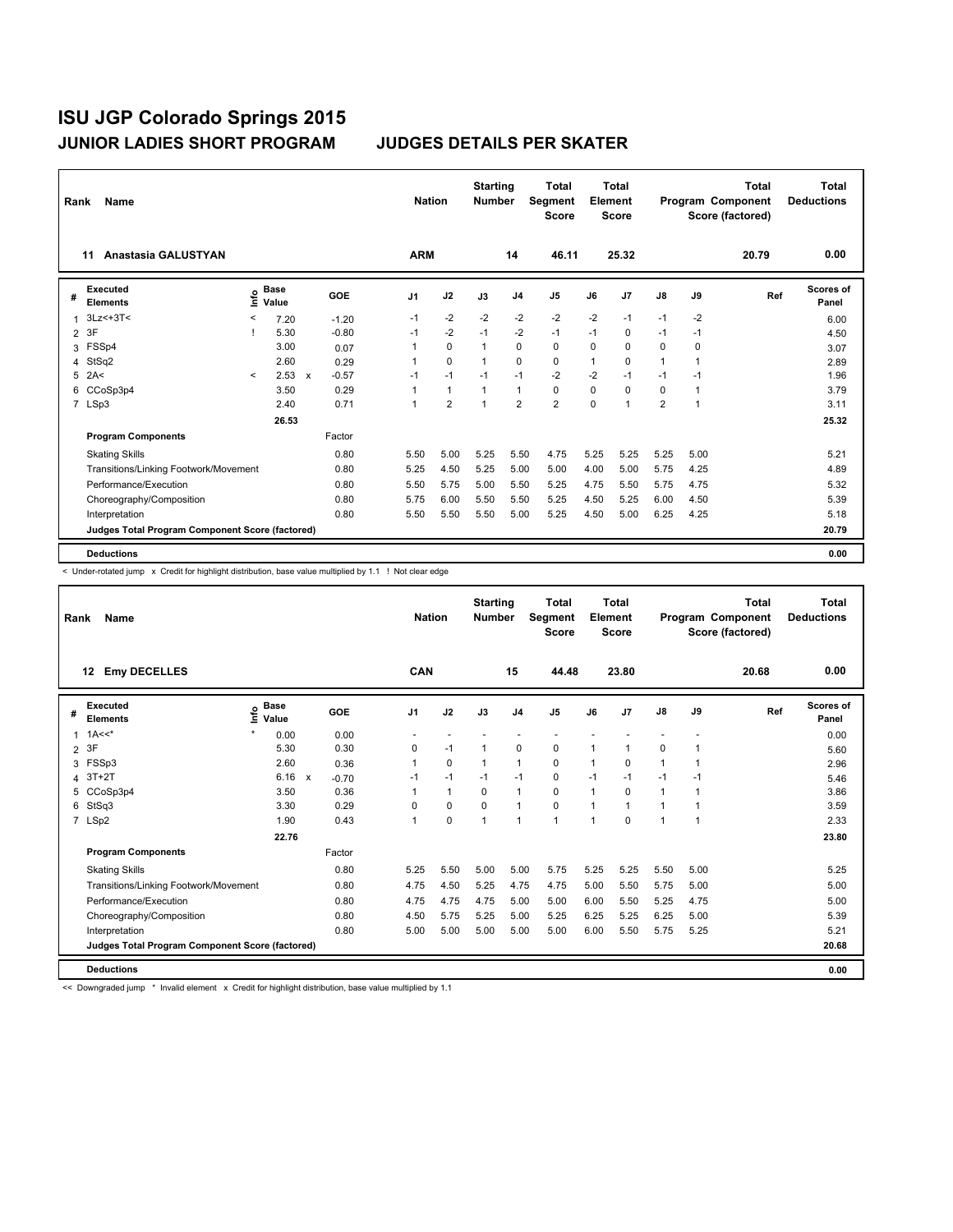| Rank           | Name                                            |      |                      |              |         | <b>Nation</b>  |                | <b>Starting</b><br><b>Number</b> |                | <b>Total</b><br>Segment<br><b>Score</b> |      | Total<br>Element<br><b>Score</b> |                |                | <b>Total</b><br>Program Component<br>Score (factored) | Total<br><b>Deductions</b> |
|----------------|-------------------------------------------------|------|----------------------|--------------|---------|----------------|----------------|----------------------------------|----------------|-----------------------------------------|------|----------------------------------|----------------|----------------|-------------------------------------------------------|----------------------------|
|                | Kailani CRAINE<br>13                            |      |                      |              |         | <b>AUS</b>     |                |                                  | 19             | 42.01                                   |      | 21.99                            |                |                | 21.02                                                 | 1.00                       |
| #              | Executed<br><b>Elements</b>                     | ١nfo | <b>Base</b><br>Value |              | GOE     | J <sub>1</sub> | J2             | J3                               | J <sub>4</sub> | J5                                      | J6   | J7                               | J8             | J9             | Ref                                                   | Scores of<br>Panel         |
| 1              | $3Lze<+3Lo<<$                                   | е    | 5.40                 |              | $-2.10$ | $-3$           | $-3$           | $-3$                             | $-3$           | $-3$                                    | $-3$ | $-2$                             | $-3$           | $-3$           |                                                       | 3.30                       |
| $\overline{2}$ | 3F<<                                            | <<   | 1.90                 |              | $-0.90$ | -3             | $-3$           | $-3$                             | $-3$           | $-3$                                    | $-3$ | $-3$                             | -3             | -3             |                                                       | 1.00                       |
| 3              | FSSp3                                           |      | 2.60                 |              | 0.17    |                | $\overline{2}$ | $-1$                             | $\mathbf 0$    | $-1$                                    | 1    | $\overline{1}$                   | 0              | 0              |                                                       | 2.77                       |
| 4              | 2A                                              |      | 3.63                 | $\mathsf{x}$ | 0.14    | 0              | $\Omega$       | $\Omega$                         | $\Omega$       | $\Omega$                                | 0    | -1                               | 1              |                |                                                       | 3.77                       |
| 5              | StSq3                                           |      | 3.30                 |              | 0.43    |                | $\mathbf 0$    | $\mathbf{1}$                     | $\mathbf{1}$   | $\mathbf{1}$                            | 1    | 0                                |                |                |                                                       | 3.73                       |
| 6              | CCoSp3p4                                        |      | 3.50                 |              | 0.29    |                | $\mathbf{1}$   | $\Omega$                         | $\mathbf{1}$   | 0                                       | 1    | $\Omega$                         | 0              | 1              |                                                       | 3.79                       |
|                | 7 LSp4                                          |      | 2.70                 |              | 0.93    | $\overline{2}$ | $\overline{2}$ | $\overline{2}$                   | $\overline{1}$ | $\overline{2}$                          | 3    | 1                                | $\overline{2}$ | $\overline{2}$ |                                                       | 3.63                       |
|                |                                                 |      | 23.03                |              |         |                |                |                                  |                |                                         |      |                                  |                |                |                                                       | 21.99                      |
|                | <b>Program Components</b>                       |      |                      |              | Factor  |                |                |                                  |                |                                         |      |                                  |                |                |                                                       |                            |
|                | <b>Skating Skills</b>                           |      |                      |              | 0.80    | 5.25           | 5.00           | 5.00                             | 5.25           | 5.50                                    | 5.25 | 4.75                             | 5.25           | 5.75           |                                                       | 5.21                       |
|                | Transitions/Linking Footwork/Movement           |      |                      |              | 0.80    | 5.00           | 3.75           | 5.25                             | 5.00           | 5.00                                    | 4.50 | 4.50                             | 5.00           | 5.50           |                                                       | 4.89                       |
|                | Performance/Execution                           |      |                      |              | 0.80    | 5.00           | 5.00           | 5.00                             | 5.50           | 5.50                                    | 5.75 | 5.00                             | 4.75           | 6.00           |                                                       | 5.25                       |
|                | Choreography/Composition                        |      |                      |              | 0.80    | 5.50           | 4.25           | 5.75                             | 5.50           | 5.50                                    | 5.75 | 5.00                             | 5.75           | 5.50           |                                                       | 5.50                       |
|                | Interpretation                                  |      |                      |              | 0.80    | 5.50           | 4.50           | 5.75                             | 5.25           | 5.50                                    | 5.50 | 5.50                             | 5.00           | 5.75           |                                                       | 5.43                       |
|                | Judges Total Program Component Score (factored) |      |                      |              |         |                |                |                                  |                |                                         |      |                                  |                |                |                                                       | 21.02                      |
|                | <b>Deductions</b>                               |      |                      | Falls:       | $-1.00$ |                |                |                                  |                |                                         |      |                                  |                |                |                                                       | $-1.00$                    |

< Under-rotated jump << Downgraded jump x Credit for highlight distribution, base value multiplied by 1.1 e Wrong edge

| Rank           | Name                                            |         |                      |         | <b>Nation</b>  |                | <b>Starting</b><br><b>Number</b> |                | <b>Total</b><br>Segment<br><b>Score</b> |              | <b>Total</b><br>Element<br><b>Score</b> |                |          | <b>Total</b><br>Program Component<br>Score (factored) | <b>Total</b><br><b>Deductions</b> |
|----------------|-------------------------------------------------|---------|----------------------|---------|----------------|----------------|----------------------------------|----------------|-----------------------------------------|--------------|-----------------------------------------|----------------|----------|-------------------------------------------------------|-----------------------------------|
|                | <b>Chloe ING</b><br>14                          |         |                      |         | <b>SIN</b>     |                |                                  | 24             | 39.93                                   |              | 21.73                                   |                |          | 18.20                                                 | 0.00                              |
| #              | Executed<br><b>Elements</b>                     | ١nfo    | <b>Base</b><br>Value | GOE     | J <sub>1</sub> | J2             | J3                               | J <sub>4</sub> | J <sub>5</sub>                          | J6           | J7                                      | $\mathsf{J}8$  | J9       | Ref                                                   | Scores of<br>Panel                |
| 1              | 2A                                              |         | 3.30                 | 0.00    | 0              | $\mathbf 0$    | 0                                | 0              | 0                                       | 0            | 1                                       | 0              | 0        |                                                       | 3.30                              |
| $\overline{2}$ | 3S<+2T                                          | $\prec$ | 4.40                 | $-1.00$ | $-2$           | $-1$           | $-1$                             | $-2$           | $-1$                                    | $-2$         | $-2$                                    | $-1$           | $-1$     |                                                       | 3.40                              |
| 3              | LSp4                                            |         | 2.70                 | 0.21    | 0              | $\mathbf{1}$   | 0                                | $\mathbf{1}$   | 0                                       | 0            | 0                                       | 1              |          |                                                       | 2.91                              |
| 4              | 2F                                              |         | 1.90                 | 0.13    |                | $\mathbf{1}$   | $\Omega$                         | 0              | $\Omega$                                | $\Omega$     | $\Omega$                                | 1              |          |                                                       | 2.03                              |
| 5              | FSSp4                                           |         | 3.00                 | 0.00    | 0              | $-1$           | $\Omega$                         | $\Omega$       | $\Omega$                                | $\Omega$     | $\Omega$                                | 0              | $\Omega$ |                                                       | 3.00                              |
| 6              | CCoSp3p3                                        |         | 3.00                 | 0.43    |                | $\overline{2}$ |                                  | $\overline{1}$ | $\mathbf 0$                             | 1            | 0                                       | 1              |          |                                                       | 3.43                              |
| $\overline{7}$ | StSq3                                           |         | 3.30                 | 0.36    |                | $\mathbf 0$    | 1                                | $\mathbf{1}$   | $\mathbf{1}$                            | $\mathbf{1}$ | 0                                       | $\overline{2}$ | 0        |                                                       | 3.66                              |
|                |                                                 |         | 21.60                |         |                |                |                                  |                |                                         |              |                                         |                |          |                                                       | 21.73                             |
|                | <b>Program Components</b>                       |         |                      | Factor  |                |                |                                  |                |                                         |              |                                         |                |          |                                                       |                                   |
|                | <b>Skating Skills</b>                           |         |                      | 0.80    | 4.50           | 4.75           | 4.50                             | 4.25           | 4.50                                    | 4.00         | 4.50                                    | 5.00           | 4.75     |                                                       | 4.54                              |
|                | Transitions/Linking Footwork/Movement           |         |                      | 0.80    | 4.25           | 4.50           | 4.50                             | 4.00           | 4.50                                    | 3.75         | 4.75                                    | 4.75           | 4.00     |                                                       | 4.36                              |
|                | Performance/Execution                           |         |                      | 0.80    | 4.50           | 5.00           | 4.50                             | 4.25           | 4.75                                    | 4.25         | 5.00                                    | 5.00           | 4.50     |                                                       | 4.64                              |
|                | Choreography/Composition                        |         |                      | 0.80    | 4.25           | 4.25           | 4.75                             | 4.25           | 4.75                                    | 4.25         | 4.75                                    | 6.25           | 4.00     |                                                       | 4.46                              |
|                | Interpretation                                  |         |                      | 0.80    | 4.75           | 5.00           | 4.75                             | 4.50           | 4.75                                    | 4.25         | 5.00                                    | 6.25           | 4.50     |                                                       | 4.75                              |
|                | Judges Total Program Component Score (factored) |         |                      |         |                |                |                                  |                |                                         |              |                                         |                |          |                                                       | 18.20                             |
|                | <b>Deductions</b>                               |         |                      |         |                |                |                                  |                |                                         |              |                                         |                |          |                                                       | 0.00                              |

< Under-rotated jump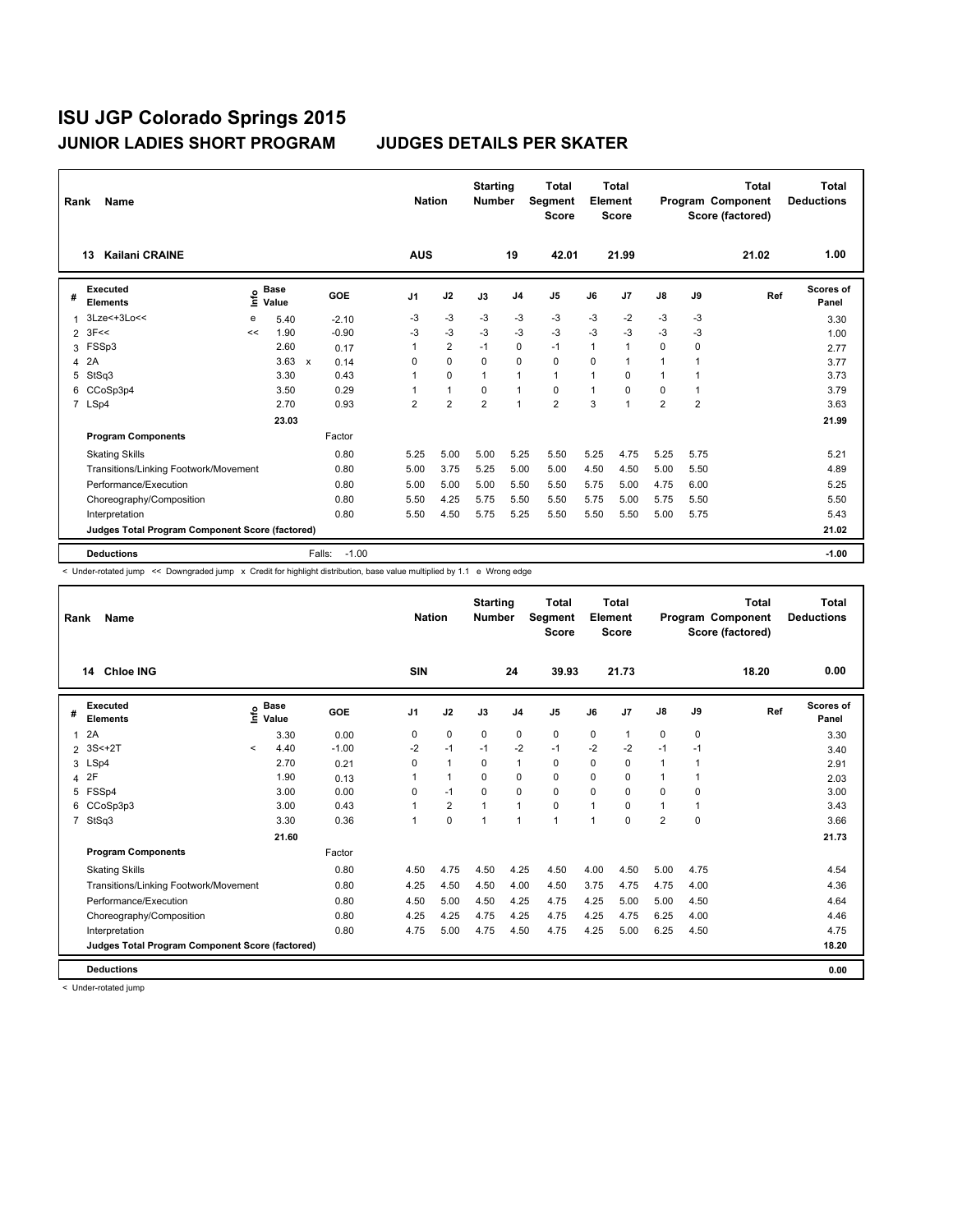| Rank           | Name                                            |         |                      |              |         |                | <b>Nation</b>  | <b>Starting</b><br><b>Number</b> |                | <b>Total</b><br>Segment<br><b>Score</b> |                | <b>Total</b><br>Element<br><b>Score</b> |                |                | <b>Total</b><br>Program Component<br>Score (factored) | <b>Total</b><br><b>Deductions</b> |
|----------------|-------------------------------------------------|---------|----------------------|--------------|---------|----------------|----------------|----------------------------------|----------------|-----------------------------------------|----------------|-----------------------------------------|----------------|----------------|-------------------------------------------------------|-----------------------------------|
|                | Amy LIN<br>15                                   |         |                      |              |         | <b>TPE</b>     |                |                                  | 20             | 39.75                                   |                | 17.86                                   |                |                | 21.89                                                 | 0.00                              |
| #              | <b>Executed</b><br><b>Elements</b>              | ١nfo    | <b>Base</b><br>Value |              | GOE     | J <sub>1</sub> | J2             | J3                               | J <sub>4</sub> | J <sub>5</sub>                          | J6             | J7                                      | J8             | J9             | Ref                                                   | <b>Scores of</b><br>Panel         |
| 1              | $3T+3T<<$                                       | <<      | 5.60                 |              | $-1.40$ | $-2$           | $-2$           | $-2$                             | $-2$           | $-2$                                    | $-2$           | $-2$                                    | $-1$           | $-3$           |                                                       | 4.20                              |
| $\overline{2}$ | 2F                                              |         | 1.90                 |              | 0.26    |                | $\mathbf{1}$   | $\mathbf{1}$                     | $\mathbf{1}$   | $\mathbf{1}$                            | $\overline{2}$ | $\mathbf 0$                             | 0              | $\mathbf{1}$   |                                                       | 2.16                              |
| 3              | LSp3                                            |         | 2.40                 |              | 0.86    | 1              | $\overline{2}$ | $\overline{2}$                   | $\overline{2}$ | $\mathbf{1}$                            | $\overline{2}$ | 1                                       | $\overline{2}$ | 3              |                                                       | 3.26                              |
| 4              | $1A<<$ *                                        | $\star$ | 0.00                 | $\mathsf{x}$ | 0.00    |                |                |                                  |                |                                         |                |                                         |                |                |                                                       | 0.00                              |
| 5              | StSq2                                           |         | 2.60                 |              | 0.64    |                | $\overline{2}$ | $\mathbf{1}$                     | $\mathbf{1}$   | $\mathbf{1}$                            | $\overline{2}$ | 1                                       | 0              | $\overline{2}$ |                                                       | 3.24                              |
| 6              | FSSp4                                           |         | 3.00                 |              | $-0.17$ | $-1$           | $-2$           | $-1$                             | 0              | $-1$                                    | 0              | 0                                       | $-1$           | 0              |                                                       | 2.83                              |
| $\overline{7}$ | CCoSp2p2                                        |         | 2.00                 |              | 0.17    | 0              | $\mathbf{1}$   | $-1$                             | $\mathbf 0$    | 0                                       | 1              | 1                                       | $-1$           | 1              |                                                       | 2.17                              |
|                |                                                 |         | 17.50                |              |         |                |                |                                  |                |                                         |                |                                         |                |                |                                                       | 17.86                             |
|                | <b>Program Components</b>                       |         |                      |              | Factor  |                |                |                                  |                |                                         |                |                                         |                |                |                                                       |                                   |
|                | <b>Skating Skills</b>                           |         |                      |              | 0.80    | 5.00           | 6.25           | 6.00                             | 5.25           | 5.00                                    | 6.50           | 5.50                                    | 5.25           | 5.50           |                                                       | 5.54                              |
|                | Transitions/Linking Footwork/Movement           |         |                      |              | 0.80    | 4.75           | 6.00           | 5.50                             | 5.00           | 5.00                                    | 6.25           | 5.25                                    | 4.50           | 5.00           |                                                       | 5.21                              |
|                | Performance/Execution                           |         |                      |              | 0.80    | 4.50           | 5.25           | 5.00                             | 5.25           | 5.25                                    | 6.50           | 6.00                                    | 5.00           | 5.75           |                                                       | 5.36                              |
|                | Choreography/Composition                        |         |                      |              | 0.80    | 4.75           | 6.50           | 6.00                             | 5.50           | 5.25                                    | 6.75           | 5.75                                    | 5.75           | 5.50           |                                                       | 5.75                              |
|                | Interpretation                                  |         |                      |              | 0.80    | 5.25           | 5.75           | 5.50                             | 5.25           | 5.25                                    | 7.00           | 6.00                                    | 5.25           | 5.50           |                                                       | 5.50                              |
|                | Judges Total Program Component Score (factored) |         |                      |              |         |                |                |                                  |                |                                         |                |                                         |                |                |                                                       | 21.89                             |
|                | <b>Deductions</b>                               |         |                      |              |         |                |                |                                  |                |                                         |                |                                         |                |                |                                                       | 0.00                              |

<< Downgraded jump \* Invalid element x Credit for highlight distribution, base value multiplied by 1.1

| Rank           | Name                                            |                            |         |                | <b>Nation</b> | <b>Starting</b><br><b>Number</b> |                | <b>Total</b><br><b>Segment</b><br><b>Score</b> |          | Total<br>Element<br><b>Score</b> |      |              | Total<br>Program Component<br>Score (factored) | <b>Total</b><br><b>Deductions</b> |
|----------------|-------------------------------------------------|----------------------------|---------|----------------|---------------|----------------------------------|----------------|------------------------------------------------|----------|----------------------------------|------|--------------|------------------------------------------------|-----------------------------------|
|                | Lea Johanna DASTICH<br>16                       |                            |         | <b>GER</b>     |               |                                  | 10             | 38.88                                          |          | 20.31                            |      |              | 18.57                                          | 0.00                              |
| #              | <b>Executed</b><br><b>Elements</b>              | <b>Base</b><br>۴ů<br>Value | GOE     | J <sub>1</sub> | J2            | J3                               | J <sub>4</sub> | J <sub>5</sub>                                 | J6       | J <sub>7</sub>                   | J8   | J9           | Ref                                            | Scores of<br>Panel                |
| 1              | 2Lze+COMBO                                      | 1.50<br>e                  | $-0.90$ | $-3$           | $-3$          | $-3$                             | $-3$           | $-3$                                           | $-3$     | $-3$                             | $-3$ | -3           |                                                | 0.60                              |
| $\overline{2}$ | 3F                                              | 5.30                       | $-0.10$ | 0              | $-1$          | $-1$                             | $\Omega$       | 0                                              | $\Omega$ | $\Omega$                         | 0    | $\mathbf{1}$ |                                                | 5.20                              |
| 3              | CCoSp3p4                                        | 3.50                       | $-0.04$ | $-1$           | $-1$          | 0                                | 0              | 0                                              | $\Omega$ | 0                                | 0    | 0            |                                                | 3.46                              |
|                | 4 LSp3                                          | 2.40                       | 0.00    | 0              | $-1$          | $\Omega$                         | $\Omega$       | $\Omega$                                       | 0        | $\Omega$                         | 0    | $\Omega$     |                                                | 2.40                              |
| 5.             | 2A                                              | $3.63 \times$              | $-0.14$ | <sup>0</sup>   | 0             | $-1$                             | $-1$           | 0                                              | $\Omega$ | $\Omega$                         | $-1$ | $\Omega$     |                                                | 3.49                              |
| 6              | FSSp3                                           | 2.60                       | $-0.04$ | 0              | 0             | $-1$                             | 0              | $\mathbf{1}$                                   | 0        | 0                                | $-1$ | 0            |                                                | 2.56                              |
|                | 7 StSq2                                         | 2.60                       | 0.00    | 0              | 0             | $\Omega$                         | $\Omega$       | $\Omega$                                       | 0        | $\Omega$                         | 0    | $\Omega$     |                                                | 2.60                              |
|                |                                                 | 21.53                      |         |                |               |                                  |                |                                                |          |                                  |      |              |                                                | 20.31                             |
|                | <b>Program Components</b>                       |                            | Factor  |                |               |                                  |                |                                                |          |                                  |      |              |                                                |                                   |
|                | <b>Skating Skills</b>                           |                            | 0.80    | 4.75           | 4.75          | 4.75                             | 5.25           | 5.00                                           | 4.50     | 4.75                             | 4.75 | 4.50         |                                                | 4.75                              |
|                | Transitions/Linking Footwork/Movement           |                            | 0.80    | 4.25           | 4.25          | 4.75                             | 5.00           | 4.50                                           | 4.25     | 5.25                             | 4.00 | 4.25         |                                                | 4.46                              |
|                | Performance/Execution                           |                            | 0.80    | 4.50           | 5.50          | 5.00                             | 5.25           | 4.50                                           | 4.00     | 5.00                             | 4.50 | 4.50         |                                                | 4.75                              |
|                | Choreography/Composition                        |                            | 0.80    | 4.25           | 5.00          | 5.00                             | 5.50           | 4.75                                           | 4.25     | 5.25                             | 4.25 | 4.25         |                                                | 4.68                              |
|                | Interpretation                                  |                            | 0.80    | 4.50           | 4.75          | 4.75                             | 5.25           | 4.50                                           | 4.00     | 5.00                             | 4.00 | 4.50         |                                                | 4.57                              |
|                | Judges Total Program Component Score (factored) |                            |         |                |               |                                  |                |                                                |          |                                  |      |              |                                                | 18.57                             |
|                | <b>Deductions</b>                               |                            |         |                |               |                                  |                |                                                |          |                                  |      |              |                                                | 0.00                              |

x Credit for highlight distribution, base value multiplied by 1.1 e Wrong edge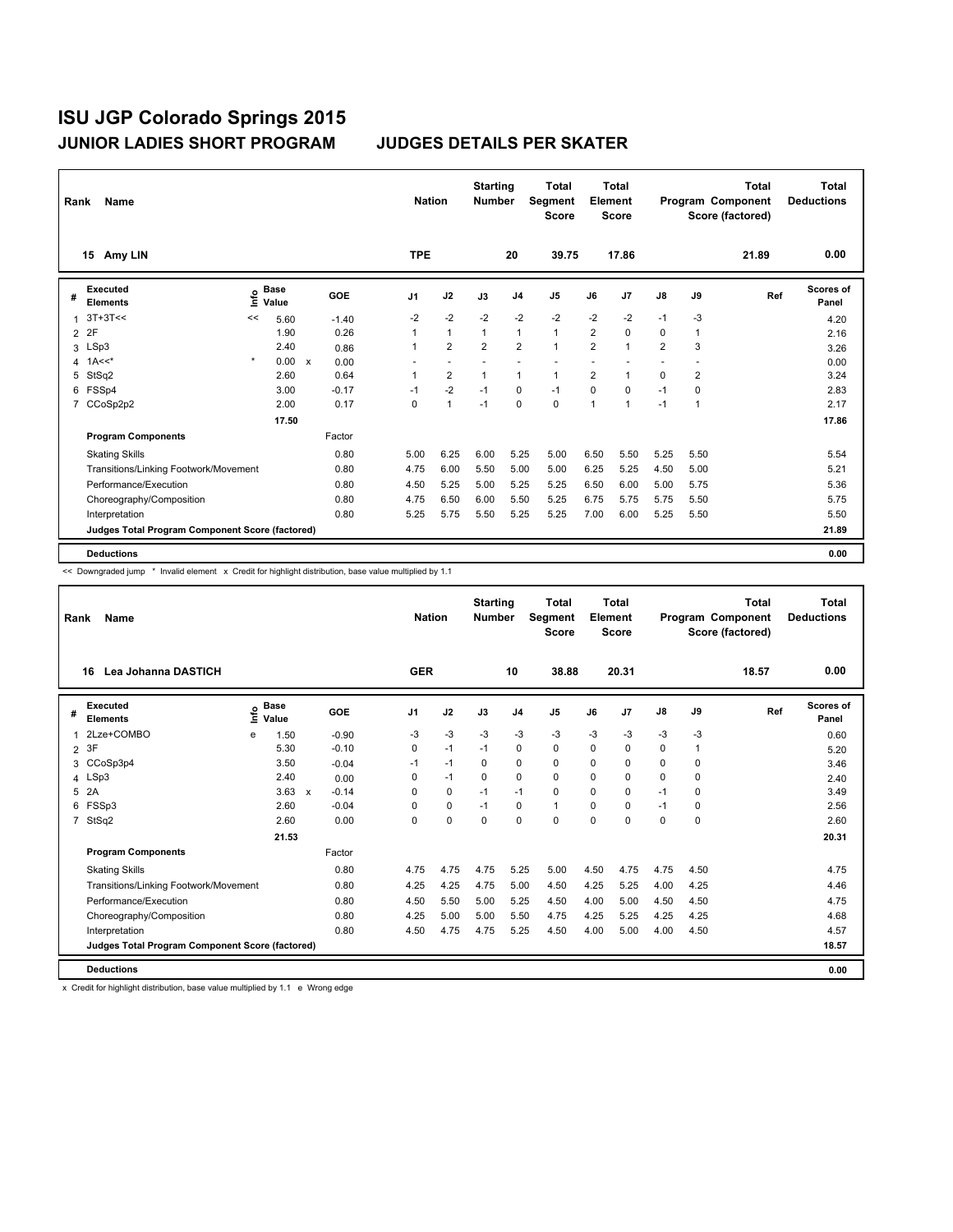| Rank           | Name                                                   |              |                                             |              |         |                | <b>Nation</b>  |              | <b>Starting</b><br><b>Number</b> | <b>Total</b><br>Segment<br><b>Score</b> |              | Total<br>Element<br><b>Score</b> |               |                | Total<br>Program Component<br>Score (factored) | Total<br><b>Deductions</b> |
|----------------|--------------------------------------------------------|--------------|---------------------------------------------|--------------|---------|----------------|----------------|--------------|----------------------------------|-----------------------------------------|--------------|----------------------------------|---------------|----------------|------------------------------------------------|----------------------------|
|                | Sofia DEL RIO<br>17                                    |              |                                             |              |         | <b>MEX</b>     |                |              | 29                               | 38.49                                   |              | 21.16                            |               |                | 17.33                                          | 0.00                       |
| #              | <b>Executed</b><br><b>Elements</b>                     |              | <b>Base</b><br>e <sup>Base</sup><br>⊆ Value |              | GOE     | J <sub>1</sub> | J2             | J3           | J <sub>4</sub>                   | J <sub>5</sub>                          | J6           | J7                               | $\mathsf{J}8$ | J9             | Ref                                            | Scores of<br>Panel         |
| $\mathbf{1}$   | CCoSp3p4                                               |              | 3.50                                        |              | 0.71    | $\overline{2}$ | $\overline{2}$ | $\mathbf{1}$ | $\overline{2}$                   | $\mathbf{1}$                            | $\mathbf{1}$ | $\mathbf 0$                      | 1             | $\overline{2}$ |                                                | 4.21                       |
| $\overline{2}$ | 2A                                                     |              | 3.30                                        |              | 0.21    | $\Omega$       | $\mathbf{1}$   | 0            | $\mathbf 0$                      | 0                                       | 0            | 1                                | 1             | $\overline{1}$ |                                                | 3.51                       |
| 3              | 2F                                                     | т            | 1.90                                        |              | $-0.43$ | $-1$           | $-2$           | $-1$         | $-2$                             | $-1$                                    | $-2$         | 0                                | $-1$          | $-2$           |                                                | 1.47                       |
| 4              | StSq2                                                  |              | 2.60                                        |              | 0.43    | $\mathbf{1}$   | $\mathbf{1}$   | 1            | $\mathbf{1}$                     | $\mathbf 0$                             | $\mathbf{1}$ | $\Omega$                         | 1             | 1              |                                                | 3.03                       |
|                | 5 FSSp3                                                |              | 2.60                                        |              | 0.43    |                | $\mathbf{1}$   |              | $\mathbf{1}$                     | $-1$                                    | 1            | $\Omega$                         | 1             | -1             |                                                | 3.03                       |
| 6              | $3S<+2T$                                               | $\checkmark$ | 4.84                                        | $\mathbf{x}$ | $-1.40$ | $-2$           | $-2$           | $-2$         | $-2$                             | $-2$                                    | $-2$         | $-2$                             | $-1$          | -3             |                                                | 3.44                       |
|                | 7 LSp2                                                 |              | 1.90                                        |              | 0.57    | 1              | $\overline{2}$ | $\mathbf{1}$ | $\mathbf{1}$                     | $\mathbf{1}$                            | 1            | 1                                | 1             | $\overline{2}$ |                                                | 2.47                       |
|                |                                                        |              | 20.64                                       |              |         |                |                |              |                                  |                                         |              |                                  |               |                |                                                | 21.16                      |
|                | <b>Program Components</b>                              |              |                                             |              | Factor  |                |                |              |                                  |                                         |              |                                  |               |                |                                                |                            |
|                | <b>Skating Skills</b>                                  |              |                                             |              | 0.80    | 4.50           | 3.50           | 4.50         | 4.00                             | 4.75                                    | 4.25         | 4.50                             | 4.50          | 4.50           |                                                | 4.39                       |
|                | Transitions/Linking Footwork/Movement                  |              |                                             |              | 0.80    | 4.25           | 4.00           | 4.00         | 3.50                             | 4.50                                    | 4.00         | 4.00                             | 4.00          | 4.25           |                                                | 4.07                       |
|                | Performance/Execution                                  |              |                                             |              | 0.80    | 4.50           | 4.50           | 4.50         | 3.75                             | 4.75                                    | 4.50         | 4.50                             | 4.00          | 4.50           |                                                | 4.43                       |
|                | Choreography/Composition                               |              |                                             |              | 0.80    | 4.75           | 3.75           | 4.50         | 4.00                             | 4.50                                    | 4.50         | 4.25                             | 4.75          | 4.25           |                                                | 4.39                       |
|                | Interpretation                                         |              |                                             |              | 0.80    | 5.00           | 4.00           | 4.75         | 4.00                             | 4.75                                    | 4.25         | 4.00                             | 4.50          | 4.50           |                                                | 4.39                       |
|                | <b>Judges Total Program Component Score (factored)</b> |              |                                             |              |         |                |                |              |                                  |                                         |              |                                  |               |                |                                                | 17.33                      |
|                | <b>Deductions</b>                                      |              |                                             |              |         |                |                |              |                                  |                                         |              |                                  |               |                |                                                | 0.00                       |

< Under-rotated jump x Credit for highlight distribution, base value multiplied by 1.1 ! Not clear edge

| Rank           | Name                                            |                              |         | <b>Nation</b> |                | <b>Starting</b><br><b>Number</b> |                | <b>Total</b><br>Segment<br><b>Score</b> | Element | Total<br><b>Score</b> |              |      | <b>Total</b><br>Program Component<br>Score (factored) | Total<br><b>Deductions</b> |
|----------------|-------------------------------------------------|------------------------------|---------|---------------|----------------|----------------------------------|----------------|-----------------------------------------|---------|-----------------------|--------------|------|-------------------------------------------------------|----------------------------|
|                | <b>Samantha CABILES</b><br>18                   |                              |         | PHI           |                |                                  | 27             | 37.55                                   |         | 20.60                 |              |      | 16.95                                                 | 0.00                       |
| #              | Executed<br><b>Elements</b>                     | <b>Base</b><br>١nfo<br>Value | GOE     | J1            | J2             | J3                               | J <sub>4</sub> | J5                                      | J6      | J7                    | J8           | J9   | Ref                                                   | Scores of<br>Panel         |
| 1              | $3T+2T$                                         | 5.60                         | $-0.90$ | $-1$          | $-2$           | $-3$                             | $-1$           | $-1$                                    | $-2$    | $-1$                  | $-1$         | $-1$ |                                                       | 4.70                       |
|                | 2 2A                                            | 3.30                         | $-0.50$ | $-1$          | $-1$           | $-1$                             | $-1$           | 0                                       | $-1$    | $-1$                  | $-1$         | $-1$ |                                                       | 2.80                       |
| 3              | FSSp3                                           | 2.60                         | 0.50    |               | $\overline{2}$ | 1                                | $\mathbf{1}$   | 1                                       | 1       | 0                     | $\mathbf{1}$ | 1    |                                                       | 3.10                       |
|                | 4 2F                                            | 1.90                         | $-0.04$ | $-1$          | 0              | $\Omega$                         | 0              | $\Omega$                                | 0       | 0                     | 0            | $-1$ |                                                       | 1.86                       |
| 5              | CCoSp3p4                                        | 3.50                         | 0.14    | 0             | $\overline{2}$ | $\mathbf 0$                      | $\mathbf{1}$   | $\mathbf 0$                             | 0       | 0                     | $\mathbf{1}$ | 0    |                                                       | 3.64                       |
| 6              | LSp1                                            | 1.50                         | $-0.51$ | $-2$          | $-2$           | $-2$                             | $-2$           | $-2$                                    | $-2$    | $-1$                  | $-1$         | $-1$ |                                                       | 0.99                       |
| $\overline{7}$ | StSq3                                           | 3.30                         | 0.21    | 0             | $\mathbf{1}$   | $\mathbf{1}$                     | $\mathbf{1}$   | 1                                       | 0       | 0                     | 0            | 0    |                                                       | 3.51                       |
|                |                                                 | 21.70                        |         |               |                |                                  |                |                                         |         |                       |              |      |                                                       | 20.60                      |
|                | <b>Program Components</b>                       |                              | Factor  |               |                |                                  |                |                                         |         |                       |              |      |                                                       |                            |
|                | <b>Skating Skills</b>                           |                              | 0.80    | 4.50          | 4.00           | 4.75                             | 4.25           | 4.75                                    | 3.75    | 4.25                  | 4.00         | 4.00 |                                                       | 4.25                       |
|                | Transitions/Linking Footwork/Movement           |                              | 0.80    | 4.00          | 3.75           | 4.75                             | 3.75           | 4.50                                    | 3.50    | 4.00                  | 4.25         | 3.50 |                                                       | 3.96                       |
|                | Performance/Execution                           |                              | 0.80    | 4.50          | 4.75           | 4.75                             | 4.00           | 4.75                                    | 4.00    | 4.50                  | 3.75         | 4.00 |                                                       | 4.36                       |
|                | Choreography/Composition                        |                              | 0.80    | 4.25          | 4.00           | 4.75                             | 4.00           | 4.75                                    | 4.00    | 4.25                  | 4.50         | 3.75 |                                                       | 4.25                       |
|                | Interpretation                                  |                              | 0.80    | 4.25          | 4.50           | 5.00                             | 4.25           | 4.50                                    | 3.75    | 4.75                  | 4.25         | 4.00 |                                                       | 4.36                       |
|                | Judges Total Program Component Score (factored) |                              |         |               |                |                                  |                |                                         |         |                       |              |      |                                                       | 16.95                      |
|                | <b>Deductions</b>                               |                              |         |               |                |                                  |                |                                         |         |                       |              |      |                                                       | 0.00                       |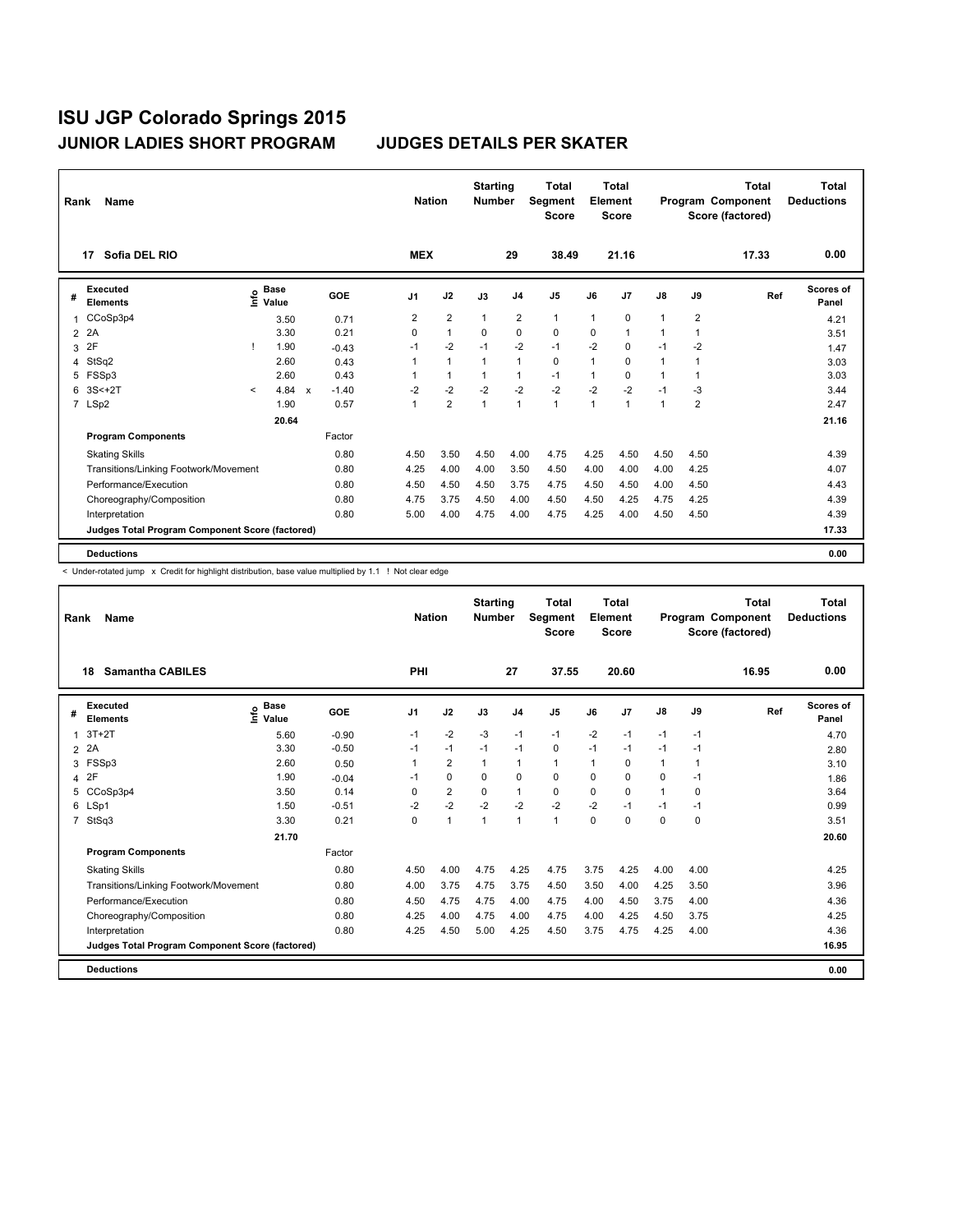| Rank           | Name                                            |      |                      |                           |            |                | <b>Nation</b> | <b>Starting</b><br><b>Number</b> |                | <b>Total</b><br>Segment<br><b>Score</b> |          | <b>Total</b><br>Element<br><b>Score</b> |      |                | <b>Total</b><br>Program Component<br>Score (factored) | <b>Total</b><br><b>Deductions</b> |
|----------------|-------------------------------------------------|------|----------------------|---------------------------|------------|----------------|---------------|----------------------------------|----------------|-----------------------------------------|----------|-----------------------------------------|------|----------------|-------------------------------------------------------|-----------------------------------|
|                | Gabriella VINOKUR<br>19                         |      |                      |                           |            | <b>ISR</b>     |               |                                  | 1              | 36.00                                   |          | 19.80                                   |      |                | 16.20                                                 | 0.00                              |
| #              | <b>Executed</b><br><b>Elements</b>              | lnfo | <b>Base</b><br>Value |                           | <b>GOE</b> | J <sub>1</sub> | J2            | J3                               | J <sub>4</sub> | J <sub>5</sub>                          | J6       | J7                                      | J8   | J9             | Ref                                                   | <b>Scores of</b><br>Panel         |
| 1              | 2F                                              |      | 1.90                 |                           | $-0.13$    | $\mathbf{1}$   | $-1$          | $-1$                             | $\mathbf 0$    | $-1$                                    | 0        | $\mathbf 0$                             | $-1$ | 0              |                                                       | 1.77                              |
| $\overline{2}$ | $3S+2T<<$                                       | <<   | 4.80                 |                           | $-2.10$    | -3             | $-3$          | $-3$                             | $-3$           | $-3$                                    | $-3$     | $-3$                                    | $-3$ | -3             |                                                       | 2.70                              |
| 3              | FSSp4                                           |      | 3.00                 |                           | $-0.13$    | $-1$           | $\mathbf 0$   | $-1$                             | $-1$           | $-1$                                    | 1        | 0                                       | 0    | 0              |                                                       | 2.87                              |
| 4              | StSq3                                           |      | 3.30                 |                           | $-0.30$    | 0              | $-1$          | $-1$                             | $\mathbf 0$    | $-1$                                    | $\Omega$ | $-1$                                    | 0    |                |                                                       | 3.00                              |
| 5              | LSp3                                            |      | 2.40                 |                           | 0.36       |                | $\mathbf{1}$  | $\mathbf{1}$                     | $\Omega$       | $\mathbf{1}$                            | 0        | $\Omega$                                | 1    | 1              |                                                       | 2.76                              |
| 6              | 2A                                              |      | 3.63                 | $\boldsymbol{\mathsf{x}}$ | 0.00       | 0              | $\mathbf 0$   | 0                                | $\mathbf 0$    | 0                                       | 0        | 0                                       | 0    | 0              |                                                       | 3.63                              |
| 7              | CCoSp3p3                                        |      | 3.00                 |                           | 0.07       | 0              | $\mathbf{1}$  | $-1$                             | $\mathbf 0$    | $\Omega$                                | 0        | 0                                       | 0    | $\overline{1}$ |                                                       | 3.07                              |
|                |                                                 |      | 22.03                |                           |            |                |               |                                  |                |                                         |          |                                         |      |                |                                                       | 19.80                             |
|                | <b>Program Components</b>                       |      |                      |                           | Factor     |                |               |                                  |                |                                         |          |                                         |      |                |                                                       |                                   |
|                | <b>Skating Skills</b>                           |      |                      |                           | 0.80       | 4.00           | 4.75          | 3.75                             | 3.75           | 4.00                                    | 4.25     | 4.00                                    | 4.75 | 4.00           |                                                       | 4.11                              |
|                | Transitions/Linking Footwork/Movement           |      |                      |                           | 0.80       | 3.75           | 4.00          | 4.25                             | 3.25           | 4.25                                    | 4.00     | 3.75                                    | 4.25 | 3.75           |                                                       | 3.96                              |
|                | Performance/Execution                           |      |                      |                           | 0.80       | 4.00           | 3.75          | 3.75                             | 3.75           | 4.00                                    | 4.25     | 4.00                                    | 4.25 | 4.00           |                                                       | 3.96                              |
|                | Choreography/Composition                        |      |                      |                           | 0.80       | 4.25           | 4.75          | 4.50                             | 3.75           | 4.25                                    | 4.00     | 4.25                                    | 4.75 | 3.75           |                                                       | 4.25                              |
|                | Interpretation                                  |      |                      |                           | 0.80       | 4.50           | 3.50          | 4.25                             | 3.50           | 3.75                                    | 4.00     | 4.25                                    | 4.00 | 4.00           |                                                       | 3.96                              |
|                | Judges Total Program Component Score (factored) |      |                      |                           |            |                |               |                                  |                |                                         |          |                                         |      |                |                                                       | 16.20                             |
|                | <b>Deductions</b>                               |      |                      |                           |            |                |               |                                  |                |                                         |          |                                         |      |                |                                                       | 0.00                              |

<< Downgraded jump x Credit for highlight distribution, base value multiplied by 1.1

| Rank           | <b>Name</b>                                     |          |                      |                           |            |                | <b>Nation</b> | <b>Starting</b><br><b>Number</b> |                | <b>Total</b><br>Segment<br><b>Score</b> |      | <b>Total</b><br>Element<br><b>Score</b> |                |              | <b>Total</b><br>Program Component<br>Score (factored) | Total<br><b>Deductions</b> |
|----------------|-------------------------------------------------|----------|----------------------|---------------------------|------------|----------------|---------------|----------------------------------|----------------|-----------------------------------------|------|-----------------------------------------|----------------|--------------|-------------------------------------------------------|----------------------------|
|                | <b>Anna LITVINENKO</b><br>20                    |          |                      |                           |            | <b>GBR</b>     |               |                                  | 3              | 35.12                                   |      | 18.49                                   |                |              | 16.63                                                 | 0.00                       |
| #              | <b>Executed</b><br><b>Elements</b>              | Life     | <b>Base</b><br>Value |                           | <b>GOE</b> | J1             | J2            | J3                               | J <sub>4</sub> | J5                                      | J6   | J7                                      | J8             | J9           | Ref                                                   | <b>Scores of</b><br>Panel  |
| $\overline{1}$ | 3F<<                                            | <<       | 1.90                 |                           | $-0.81$    | -3             | $-3$          | $-3$                             | $-2$           | $-3$                                    | $-2$ | $-2$                                    | $-3$           | $-3$         |                                                       | 1.09                       |
| 2              | CCoSp3p3                                        |          | 3.00                 |                           | 0.07       | 0              | $\mathbf{1}$  | $-1$                             | 0              | 0                                       | 0    | 0                                       | 0              | $\mathbf{1}$ |                                                       | 3.07                       |
| 3              | StSq1                                           |          | 1.80                 |                           | $-0.09$    | 0              | $-1$          | $-1$                             | 0              | 0                                       | 0    | $-1$                                    | 1              | $\Omega$     |                                                       | 1.71                       |
| 4              | 3Lo<+2T                                         | $\hat{}$ | 5.39                 | $\boldsymbol{\mathsf{x}}$ | $-1.80$    | -3             | $-3$          | -3                               | $-3$           | $-2$                                    | $-2$ | $-2$                                    | $-2$           | -3           |                                                       | 3.59                       |
| 5              | FSSp4                                           |          | 3.00                 |                           | 0.21       | 0              | $\mathbf{1}$  | $\Omega$                         | $\Omega$       | 1                                       | 1    | $\Omega$                                | $\mathbf{1}$   | $\Omega$     |                                                       | 3.21                       |
| 6              | 2A                                              |          | 3.63                 | $\mathsf{x}$              | 0.00       | 0              | 0             | 0                                | $\mathbf 0$    | 0                                       | 0    | 0                                       | 0              | 0            |                                                       | 3.63                       |
|                | 7 LSp2                                          |          | 1.90                 |                           | 0.29       | $\overline{ }$ | 1             | $\mathbf 0$                      | $\mathbf{1}$   | 0                                       | 1    | 0                                       | $\overline{2}$ | 0            |                                                       | 2.19                       |
|                |                                                 |          | 20.62                |                           |            |                |               |                                  |                |                                         |      |                                         |                |              |                                                       | 18.49                      |
|                | <b>Program Components</b>                       |          |                      |                           | Factor     |                |               |                                  |                |                                         |      |                                         |                |              |                                                       |                            |
|                | <b>Skating Skills</b>                           |          |                      |                           | 0.80       | 4.00           | 3.75          | 4.25                             | 4.50           | 3.50                                    | 4.25 | 4.25                                    | 5.25           | 4.25         |                                                       | 4.18                       |
|                | Transitions/Linking Footwork/Movement           |          |                      |                           | 0.80       | 4.00           | 3.50          | 3.25                             | 4.00           | 4.00                                    | 4.00 | 4.00                                    | 5.75           | 3.50         |                                                       | 3.86                       |
|                | Performance/Execution                           |          |                      |                           | 0.80       | 3.75           | 5.00          | 4.00                             | 4.50           | 4.00                                    | 3.75 | 4.75                                    | 5.00           | 3.75         |                                                       | 4.25                       |
|                | Choreography/Composition                        |          |                      |                           | 0.80       | 4.25           | 4.50          | 3.75                             | 4.50           | 4.25                                    | 4.00 | 4.50                                    | 5.75           | 4.00         |                                                       | 4.29                       |
|                | Interpretation                                  |          |                      |                           | 0.80       | 4.50           | 4.50          | 4.00                             | 4.25           | 4.00                                    | 3.75 | 4.25                                    | 6.25           | 4.00         |                                                       | 4.21                       |
|                | Judges Total Program Component Score (factored) |          |                      |                           |            |                |               |                                  |                |                                         |      |                                         |                |              |                                                       | 16.63                      |
|                | <b>Deductions</b>                               |          |                      |                           |            |                |               |                                  |                |                                         |      |                                         |                |              |                                                       | 0.00                       |

< Under-rotated jump << Downgraded jump x Credit for highlight distribution, base value multiplied by 1.1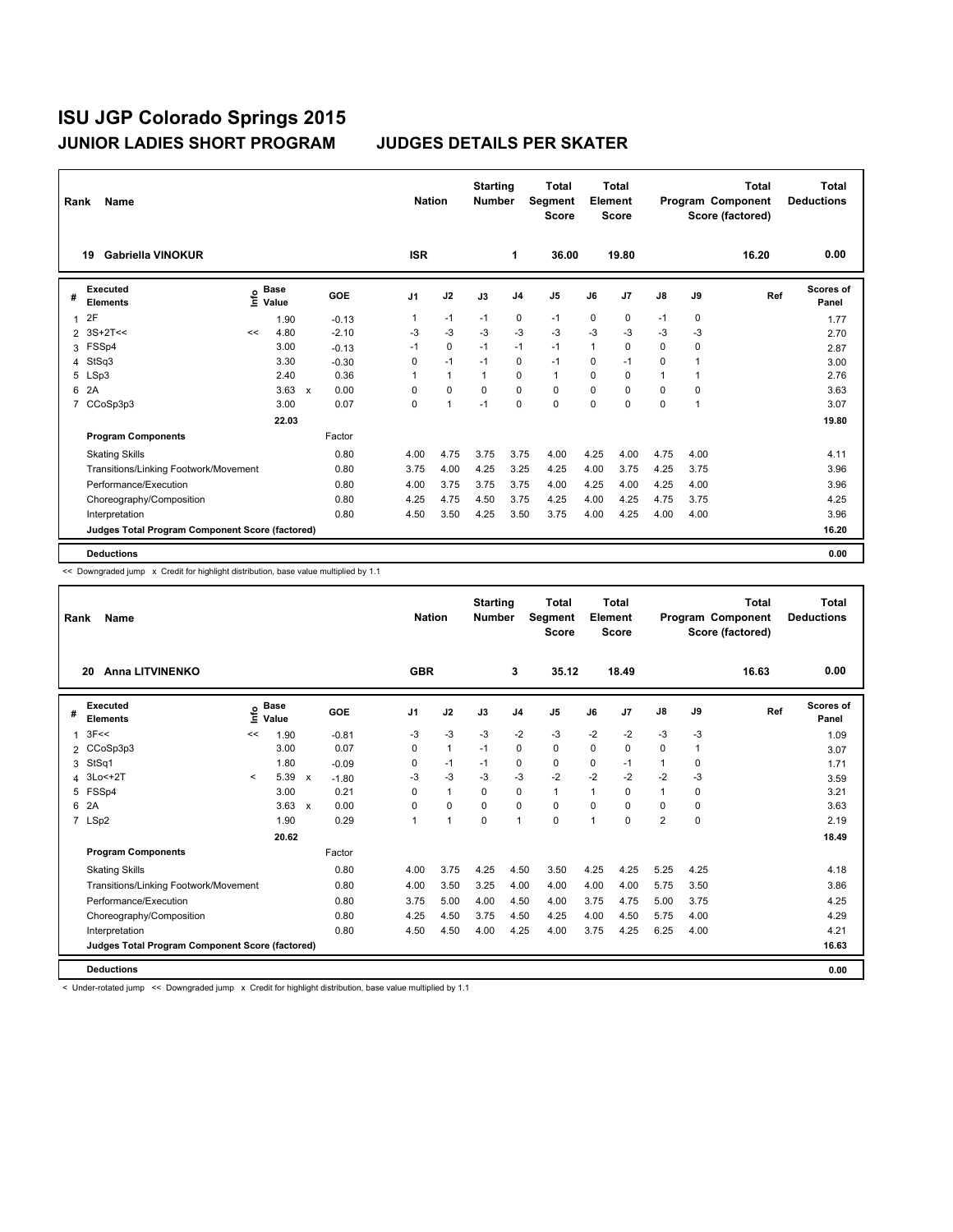| Rank           | Name                                            |      |                      |              |            | <b>Nation</b>  |              | <b>Starting</b><br><b>Number</b> |                | <b>Total</b><br>Segment<br><b>Score</b> |                | Total<br>Element<br><b>Score</b> |               |      | <b>Total</b><br>Program Component<br>Score (factored) | Total<br><b>Deductions</b> |
|----------------|-------------------------------------------------|------|----------------------|--------------|------------|----------------|--------------|----------------------------------|----------------|-----------------------------------------|----------------|----------------------------------|---------------|------|-------------------------------------------------------|----------------------------|
|                | Joanna SO<br>21                                 |      |                      |              |            | <b>HKG</b>     |              |                                  | 8              | 34.88                                   |                | 18.53                            |               |      | 17.35                                                 | 1.00                       |
| #              | Executed<br><b>Elements</b>                     | lnfo | <b>Base</b><br>Value |              | <b>GOE</b> | J <sub>1</sub> | J2           | J3                               | J <sub>4</sub> | J <sub>5</sub>                          | J6             | J <sub>7</sub>                   | $\mathsf{J}8$ | J9   | Ref                                                   | Scores of<br>Panel         |
| $\mathbf{1}$   | $3S<+2T<<$                                      | <<   | 3.50                 |              | $-2.10$    | -3             | $-3$         | $-3$                             | $-3$           | $-3$                                    | $-3$           | $-3$                             | $-3$          | -3   |                                                       | 1.40                       |
| $\overline{2}$ | 2A                                              |      | 3.30                 |              | 0.07       | 0              | 0            | 0                                | 0              | 1                                       | 1              | 0                                | 0             | 0    |                                                       | 3.37                       |
| 3              | FSSp4                                           |      | 3.00                 |              | 0.29       |                | $\mathbf{1}$ | 0                                | $\mathbf{1}$   | $-1$                                    | 1              | 0                                | 0             | 1    |                                                       | 3.29                       |
| 4              | 2F                                              |      | 2.09                 | $\mathsf{x}$ | $-0.90$    | $-3$           | $-3$         | -3                               | $-3$           | $-3$                                    | $-3$           | $-3$                             | $-3$          | $-3$ |                                                       | 1.19                       |
| 5              | StSq2                                           |      | 2.60                 |              | 0.14       |                | 0            | 0                                | 0              | 0                                       | 1              | 0                                | 1             | 0    |                                                       | 2.74                       |
| 6              | LSp3                                            |      | 2.40                 |              | 0.50       |                | $\mathbf{1}$ | 1                                | $\mathbf{1}$   | $\mathbf{1}$                            | $\overline{2}$ | $\Omega$                         | 1             | 1    |                                                       | 2.90                       |
| $\overline{7}$ | CCoSp3p4                                        |      | 3.50                 |              | 0.14       | 0              | 1            | $\Omega$                         | $\Omega$       | $\Omega$                                | 0              | 0                                | 1             | 1    |                                                       | 3.64                       |
|                |                                                 |      | 20.39                |              |            |                |              |                                  |                |                                         |                |                                  |               |      |                                                       | 18.53                      |
|                | <b>Program Components</b>                       |      |                      |              | Factor     |                |              |                                  |                |                                         |                |                                  |               |      |                                                       |                            |
|                | <b>Skating Skills</b>                           |      |                      |              | 0.80       | 4.50           | 4.00         | 4.25                             | 4.00           | 4.50                                    | 4.25           | 4.75                             | 4.75          | 4.25 |                                                       | 4.36                       |
|                | Transitions/Linking Footwork/Movement           |      |                      |              | 0.80       | 4.50           | 4.25         | 3.50                             | 3.75           | 4.50                                    | 3.25           | 4.25                             | 4.50          | 3.75 |                                                       | 4.07                       |
|                | Performance/Execution                           |      |                      |              | 0.80       | 4.00           | 5.25         | 4.25                             | 4.00           | 4.50                                    | 4.75           | 4.50                             | 4.25          | 4.00 |                                                       | 4.32                       |
|                | Choreography/Composition                        |      |                      |              | 0.80       | 4.25           | 4.75         | 3.50                             | 4.25           | 4.75                                    | 4.50           | 4.25                             | 5.00          | 4.00 |                                                       | 4.39                       |
|                | Interpretation                                  |      |                      |              | 0.80       | 4.75           | 4.50         | 4.50                             | 4.00           | 4.75                                    | 4.50           | 4.50                             | 5.25          | 4.25 |                                                       | 4.54                       |
|                | Judges Total Program Component Score (factored) |      |                      |              |            |                |              |                                  |                |                                         |                |                                  |               |      |                                                       | 17.35                      |
|                | <b>Deductions</b>                               |      |                      | Falls:       | $-1.00$    |                |              |                                  |                |                                         |                |                                  |               |      |                                                       | $-1.00$                    |

< Under-rotated jump << Downgraded jump x Credit for highlight distribution, base value multiplied by 1.1

| Rank           | Name                                            |                            | <b>Nation</b>        |             | <b>Starting</b><br><b>Number</b> |          | Total<br>Segment<br><b>Score</b> |                | Total<br>Element<br><b>Score</b> |                |               | <b>Total</b><br>Program Component<br>Score (factored) | <b>Total</b><br><b>Deductions</b> |                           |
|----------------|-------------------------------------------------|----------------------------|----------------------|-------------|----------------------------------|----------|----------------------------------|----------------|----------------------------------|----------------|---------------|-------------------------------------------------------|-----------------------------------|---------------------------|
|                | <b>Kathryn WINSTANLEY</b><br>22                 |                            |                      | <b>RSA</b>  |                                  |          | 17                               | 34.85          |                                  | 20.53          |               |                                                       | 15.32                             | 1.00                      |
| #              | <b>Executed</b><br><b>Elements</b>              | <b>Base</b><br>۴ů<br>Value | GOE                  | J1          | J2                               | J3       | J <sub>4</sub>                   | J <sub>5</sub> | J6                               | J <sub>7</sub> | $\mathsf{J}8$ | J9                                                    | Ref                               | <b>Scores of</b><br>Panel |
| 1              | 2A                                              | 3.30                       | $-1.50$              | $-3$        | $-3$                             | $-3$     | $-3$                             | $-3$           | $-3$                             | $-3$           | $-3$          | -3                                                    |                                   | 1.80                      |
| $\overline{2}$ | FSSp4                                           | 3.00                       | $-0.04$              | $-1$        | $\Omega$                         | $\Omega$ | $\Omega$                         | $\Omega$       | $\Omega$                         | $\Omega$       | $-1$          | $\Omega$                                              |                                   | 2.96                      |
| 3              | 2F                                              | 1.90                       | $-0.04$              | $\Omega$    | $-1$                             | $-1$     | 0                                | $\Omega$       | $\Omega$                         | 0              | 1             | $\Omega$                                              |                                   | 1.86                      |
| 4              | CCoSp3p4                                        | 3.50                       | $-0.17$              | 0           | $-1$                             | $-1$     | 0                                | 0              | $-1$                             | $-1$           | $-1$          | 1                                                     |                                   | 3.33                      |
| 5              | 2Lz+2Lo                                         | 4.29                       | 0.00<br>$\mathsf{x}$ | 0           | 0                                | 0        | $\mathbf 0$                      | 0              | $\Omega$                         | $\Omega$       | 0             | $\Omega$                                              |                                   | 4.29                      |
| 6              | StSq3                                           | 3.30                       | 0.00                 | $\mathbf 0$ | 0                                | $\Omega$ | 0                                | 0              | $\Omega$                         | $\Omega$       | 0             | $\Omega$                                              |                                   | 3.30                      |
|                | 7 LSp4                                          | 2.70                       | 0.29                 | 1           | $\mathbf{1}$                     | $\Omega$ | 1                                | 0              | 1                                | 0              | 0             | 1                                                     |                                   | 2.99                      |
|                |                                                 | 21.99                      |                      |             |                                  |          |                                  |                |                                  |                |               |                                                       |                                   | 20.53                     |
|                | <b>Program Components</b>                       |                            | Factor               |             |                                  |          |                                  |                |                                  |                |               |                                                       |                                   |                           |
|                | <b>Skating Skills</b>                           |                            | 0.80                 | 4.25        | 4.25                             | 4.50     | 4.00                             | 4.25           | 4.00                             | 4.00           | 4.50          | 4.25                                                  |                                   | 4.21                      |
|                | Transitions/Linking Footwork/Movement           |                            | 0.80                 | 3.50        | 3.50                             | 3.50     | 3.75                             | 4.00           | 3.25                             | 3.75           | 4.00          | 3.25                                                  |                                   | 3.61                      |
|                | Performance/Execution                           |                            | 0.80                 | 3.75        | 3.00                             | 3.50     | 4.00                             | 3.75           | 3.75                             | 4.25           | 4.25          | 3.50                                                  |                                   | 3.79                      |
|                | Choreography/Composition                        |                            | 0.80                 | 4.00        | 3.50                             | 3.75     | 4.00                             | 4.25           | 4.00                             | 4.25           | 4.00          | 3.50                                                  |                                   | 3.93                      |
|                | Interpretation                                  |                            | 0.80                 | 3.75        | 3.00                             | 3.50     | 4.00                             | 3.75           | 3.75                             | 3.75           | 3.75          | 3.00                                                  |                                   | 3.61                      |
|                | Judges Total Program Component Score (factored) |                            |                      |             |                                  |          |                                  |                |                                  |                |               |                                                       |                                   | 15.32                     |
|                | <b>Deductions</b>                               |                            | $-1.00$<br>Falls:    |             |                                  |          |                                  |                |                                  |                |               |                                                       |                                   | $-1.00$                   |

x Credit for highlight distribution, base value multiplied by 1.1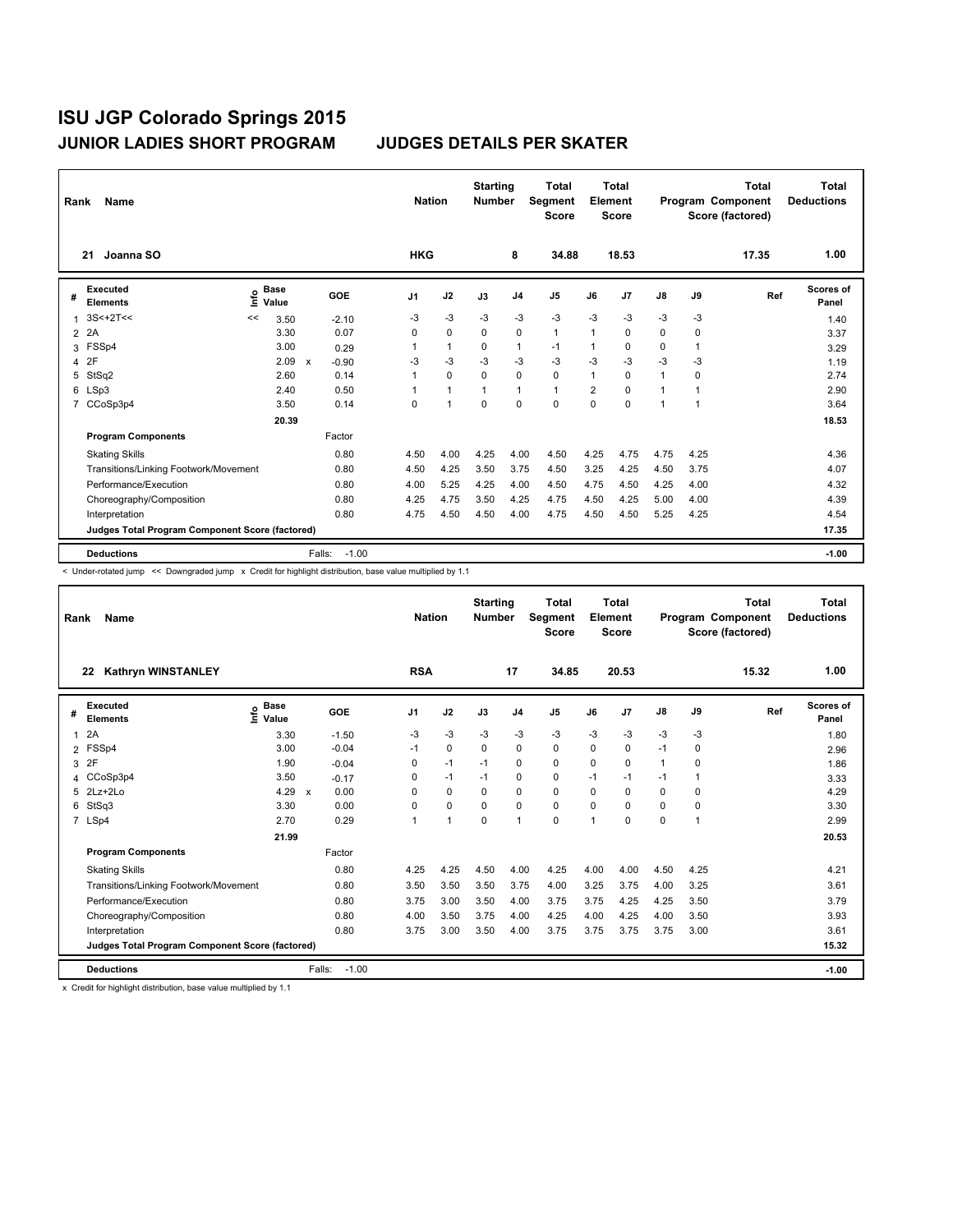| Rank           | Name                                            |              |                                             |              |            |                | <b>Nation</b> | <b>Starting</b><br><b>Number</b> |                | <b>Total</b><br>Segment<br><b>Score</b> |          | Total<br>Element<br><b>Score</b> |              |                | Total<br>Program Component<br>Score (factored) | Total<br><b>Deductions</b> |
|----------------|-------------------------------------------------|--------------|---------------------------------------------|--------------|------------|----------------|---------------|----------------------------------|----------------|-----------------------------------------|----------|----------------------------------|--------------|----------------|------------------------------------------------|----------------------------|
|                | <b>Minglu ZHAO</b><br>23                        |              |                                             |              |            | <b>CHN</b>     |               |                                  | 28             | 34.19                                   |          | 17.62                            |              |                | 16.57                                          | 0.00                       |
| #              | Executed<br><b>Elements</b>                     |              | <b>Base</b><br>e <sup>Base</sup><br>⊆ Value |              | <b>GOE</b> | J <sub>1</sub> | J2            | J3                               | J <sub>4</sub> | J5                                      | J6       | J7                               | J8           | J9             | Ref                                            | Scores of<br>Panel         |
| 1              | 2F                                              |              | 1.90                                        |              | $-0.64$    | -2             | $-3$          | $-3$                             | $-2$           | $-2$                                    | $-2$     | $-2$                             | $-2$         | $-2$           |                                                | 1.26                       |
| $\overline{2}$ | FSSp4                                           |              | 3.00                                        |              | $-0.04$    | 0              | $\mathbf 0$   | 0                                | $\mathbf{1}$   | 0                                       | 0        | $\mathbf 0$                      | $-1$         | $-1$           |                                                | 2.96                       |
| 3              | CCoSp3p4                                        |              | 3.50                                        |              | 0.07       | 0              | $\mathbf 0$   | 0                                | 0              | 0                                       | 0        | 0                                | $\mathbf{1}$ | 1              |                                                | 3.57                       |
| 4              | $3S<+2T$                                        | $\checkmark$ | 4.84                                        | $\mathsf{x}$ | $-0.90$    | $-2$           | $-1$          | $-1$                             | $-2$           | $-1$                                    | $-1$     | $-1$                             | $-1$         | $-2$           |                                                | 3.94                       |
| 5              | 2A<                                             | $\prec$      | 2.53                                        | $\mathsf{x}$ | $-1.29$    | $-2$           | $-3$          | $-3$                             | $-2$           | $-3$                                    | $-3$     | $-2$                             | $-2$         | $-3$           |                                                | 1.24                       |
| 6              | StSq2                                           |              | 2.60                                        |              | $-0.14$    | 0              | $-1$          | $-1$                             | $\pmb{0}$      | 0                                       | 0        | $-1$                             | 0            | $\overline{1}$ |                                                | 2.46                       |
|                | 7 LSp2                                          |              | 1.90                                        |              | 0.29       | $\overline{1}$ | $\mathbf{1}$  | $\Omega$                         | $\mathbf{1}$   | 0                                       | $\Omega$ | 1                                | 0            | 1              |                                                | 2.19                       |
|                |                                                 |              | 20.27                                       |              |            |                |               |                                  |                |                                         |          |                                  |              |                |                                                | 17.62                      |
|                | <b>Program Components</b>                       |              |                                             |              | Factor     |                |               |                                  |                |                                         |          |                                  |              |                |                                                |                            |
|                | <b>Skating Skills</b>                           |              |                                             |              | 0.80       | 4.75           | 4.00          | 4.25                             | 4.00           | 5.00                                    | 4.00     | 4.50                             | 4.25         | 4.75           |                                                | 4.36                       |
|                | Transitions/Linking Footwork/Movement           |              |                                             |              | 0.80       | 4.25           | 3.25          | 4.00                             | 3.50           | 4.50                                    | 3.75     | 4.25                             | 4.00         | 4.00           |                                                | 3.96                       |
|                | Performance/Execution                           |              |                                             |              | 0.80       | 4.00           | 3.00          | 4.25                             | 4.00           | 4.75                                    | 4.25     | 4.50                             | 3.75         | 4.25           |                                                | 4.14                       |
|                | Choreography/Composition                        |              |                                             |              | 0.80       | 4.50           | 3.00          | 4.25                             | 4.00           | 4.75                                    | 4.25     | 4.25                             | 4.00         | 4.25           |                                                | 4.21                       |
|                | Interpretation                                  |              |                                             |              | 0.80       | 4.50           | 3.25          | 4.00                             | 3.75           | 4.75                                    | 4.00     | 4.00                             | 3.50         | 4.50           |                                                | 4.04                       |
|                | Judges Total Program Component Score (factored) |              |                                             |              |            |                |               |                                  |                |                                         |          |                                  |              |                |                                                | 16.57                      |
|                | <b>Deductions</b>                               |              |                                             |              |            |                |               |                                  |                |                                         |          |                                  |              |                |                                                | 0.00                       |

< Under-rotated jump x Credit for highlight distribution, base value multiplied by 1.1

| Rank | Name                                            |      |                      |                           |                   | <b>Nation</b> |                | <b>Starting</b><br><b>Number</b> |                | Total<br>Segment<br><b>Score</b> |          | <b>Total</b><br>Element<br><b>Score</b> |          |                | Total<br>Program Component<br>Score (factored) | Total<br><b>Deductions</b> |
|------|-------------------------------------------------|------|----------------------|---------------------------|-------------------|---------------|----------------|----------------------------------|----------------|----------------------------------|----------|-----------------------------------------|----------|----------------|------------------------------------------------|----------------------------|
|      | <b>Alizee CROZET</b><br>24                      |      |                      |                           |                   | <b>FRA</b>    |                |                                  | 23             | 32.37                            |          | 15.56                                   |          |                | 18.81                                          | 2.00                       |
| #    | Executed<br><b>Elements</b>                     | Life | <b>Base</b><br>Value |                           | <b>GOE</b>        | J1            | J2             | J3                               | J <sub>4</sub> | J <sub>5</sub>                   | J6       | J <sub>7</sub>                          | J8       | J9             | Ref                                            | <b>Scores of</b><br>Panel  |
|      | 3Lz<<+COMBO                                     | <<   | 2.10                 |                           | $-0.90$           | -3            | $-3$           | $-3$                             | $-3$           | $-3$                             | $-3$     | $-3$                                    | $-3$     | -3             |                                                | 1.20                       |
| 2    | CCoSp3p4                                        |      | 3.50                 |                           | 0.50              |               | $\overline{2}$ | $\mathbf{1}$                     | $\mathbf{1}$   | 1                                | 1        | $\mathbf{1}$                            | 1        | 1              |                                                | 4.00                       |
| 3    | StSq3                                           |      | 3.30                 |                           | 0.50              |               | $\mathbf{1}$   | $\mathbf{1}$                     | 0              | 1                                | 1        | $\mathbf{1}$                            | 1        | 1              |                                                | 3.80                       |
| 4    | 3Fe                                             | e    | 4.07                 | $\boldsymbol{\mathsf{x}}$ | $-2.10$           | -3            | -3             | $-3$                             | -3             | $-3$                             | $-3$     | -3                                      | $-3$     | -3             |                                                | 1.97                       |
| 5    | 2A<<                                            | <<   | 1.21                 | $\mathsf{x}$              | $-0.60$           | $-3$          | $-3$           | $-3$                             | $-3$           | $-3$                             | $-3$     | $-3$                                    | $-3$     | $-3$           |                                                | 0.61                       |
| 6    | FSSp1                                           |      | 2.00                 |                           | $-0.06$           | $-1$          | $\mathbf{1}$   | $-1$                             | $-1$           | $-1$                             | $\Omega$ | $\mathbf{1}$                            | $\Omega$ | 0              |                                                | 1.94                       |
|      | 7 LSp2                                          |      | 1.90                 |                           | 0.14              | 0             | $\overline{1}$ | $\Omega$                         | $\mathbf{1}$   | 0                                | 0        | 0                                       | 0        | $\overline{1}$ |                                                | 2.04                       |
|      |                                                 |      | 18.08                |                           |                   |               |                |                                  |                |                                  |          |                                         |          |                |                                                | 15.56                      |
|      | <b>Program Components</b>                       |      |                      |                           | Factor            |               |                |                                  |                |                                  |          |                                         |          |                |                                                |                            |
|      | <b>Skating Skills</b>                           |      |                      |                           | 0.80              | 4.75          | 5.25           | 5.25                             | 3.50           | 5.00                             | 5.25     | 5.75                                    | 4.75     | 5.25           |                                                | 5.07                       |
|      | Transitions/Linking Footwork/Movement           |      |                      |                           | 0.80              | 4.75          | 4.50           | 5.00                             | 3.00           | 4.75                             | 4.25     | 5.00                                    | 4.50     | 4.75           |                                                | 4.64                       |
|      | Performance/Execution                           |      |                      |                           | 0.80              | 4.25          | 4.00           | 4.75                             | 3.25           | 4.00                             | 4.75     | 5.00                                    | 4.00     | 4.75           |                                                | 4.36                       |
|      | Choreography/Composition                        |      |                      |                           | 0.80              | 5.00          | 4.25           | 5.50                             | 3.50           | 4.50                             | 4.75     | 5.50                                    | 5.25     | 4.50           |                                                | 4.82                       |
|      | Interpretation                                  |      |                      |                           | 0.80              | 4.75          | 4.00           | 4.75                             | 3.50           | 4.50                             | 4.50     | 5.50                                    | 5.00     | 4.75           |                                                | 4.61                       |
|      | Judges Total Program Component Score (factored) |      |                      |                           |                   |               |                |                                  |                |                                  |          |                                         |          |                |                                                | 18.81                      |
|      | <b>Deductions</b>                               |      |                      |                           | $-2.00$<br>Falls: |               |                |                                  |                |                                  |          |                                         |          |                |                                                | $-2.00$                    |

<< Downgraded jump x Credit for highlight distribution, base value multiplied by 1.1 e Wrong edge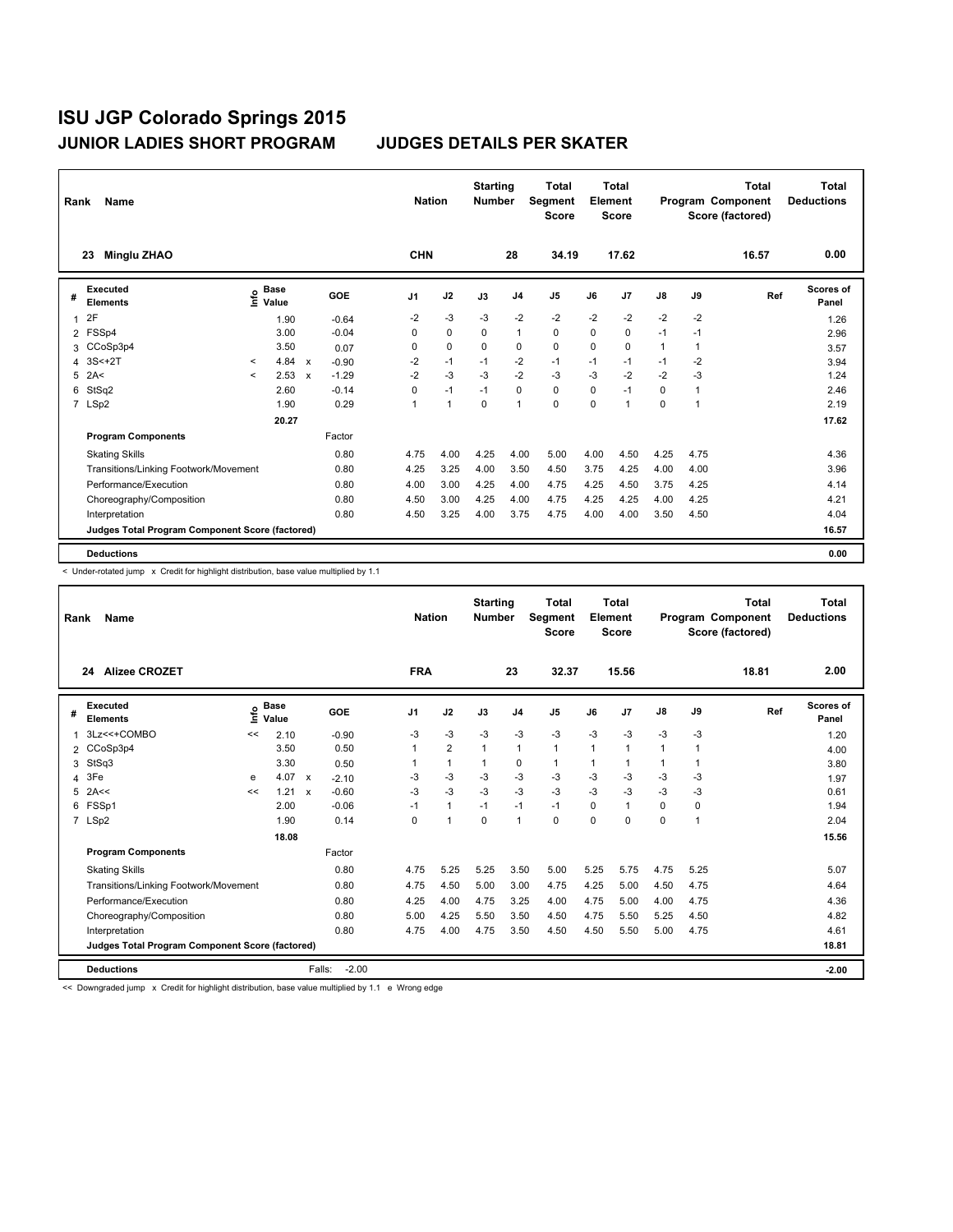| Rank           | Name                                                                                   | <b>Nation</b> |                      | <b>Starting</b><br><b>Number</b> |                | <b>Total</b><br>Segment<br><b>Score</b> | <b>Total</b><br><b>Element</b><br><b>Score</b> |                |              |                | <b>Total</b><br>Program Component<br>Score (factored) | <b>Total</b><br><b>Deductions</b> |          |       |                           |
|----------------|----------------------------------------------------------------------------------------|---------------|----------------------|----------------------------------|----------------|-----------------------------------------|------------------------------------------------|----------------|--------------|----------------|-------------------------------------------------------|-----------------------------------|----------|-------|---------------------------|
|                | <b>Promsan RATTANADILOK NA PHUKET</b><br>25                                            |               |                      |                                  | <b>THA</b>     |                                         |                                                | 13             | 28.47        |                | 13.10                                                 |                                   |          | 16.37 | 1.00                      |
| #              | <b>Executed</b><br><b>Elements</b>                                                     | ۴             | <b>Base</b><br>Value | GOE                              | J <sub>1</sub> | J2                                      | J3                                             | J <sub>4</sub> | J5           | J6             | J <sub>7</sub>                                        | $\mathsf{J}8$                     | J9       | Ref   | <b>Scores of</b><br>Panel |
|                | 2S<<+COMBO                                                                             | <<            | 0.40                 | $-0.30$                          | -3             | $-3$                                    | -3                                             | $-3$           | -3           | $-3$           | -3                                                    | -3                                | -3       |       | 0.10                      |
| $\overline{2}$ | 2F                                                                                     |               | 1.90                 | 0.04                             | 0              | $\mathbf{1}$                            | $-1$                                           | $\mathbf{1}$   | $-1$         | 0              | $\mathbf{1}$                                          | 0                                 | $\Omega$ |       | 1.94                      |
| 3              | FSSp4                                                                                  |               | 3.00                 | 0.00                             | 0              | $\mathbf 0$                             | $\mathbf 0$                                    | $\mathbf 0$    | $\mathbf 0$  | $\mathbf 0$    | 0                                                     | $\mathbf 0$                       | 0        |       | 3.00                      |
| 4              | 2A<<                                                                                   | <<            | 1.21                 | $\mathsf{x}$<br>$-0.60$          | -3             | $-3$                                    | -3                                             | $-3$           | $-3$         | $-3$           | -3                                                    | $-3$                              | -3       |       | 0.61                      |
|                | 5 CCoSp2p3                                                                             |               | 2.50                 | $-0.26$                          | $-1$           | $-1$                                    | $-1$                                           | $-1$           | $-1$         | $-1$           | 0                                                     | $-1$                              | 1        |       | 2.24                      |
| 6              | StSq2                                                                                  |               | 2.60                 | 0.00                             | 0              | 0                                       | $\mathbf 0$                                    | $\pmb{0}$      | 0            | 0              | $\Omega$                                              | 0                                 | 0        |       | 2.60                      |
|                | 7 LSp2                                                                                 |               | 1.90                 | 0.71                             | 1              | $\overline{2}$                          |                                                | $\overline{2}$ | $\mathbf{1}$ | $\overline{2}$ | 1                                                     | $\overline{\mathbf{c}}$           | 1        |       | 2.61                      |
|                |                                                                                        |               | 13.51                |                                  |                |                                         |                                                |                |              |                |                                                       |                                   |          |       | 13.10                     |
|                | <b>Program Components</b>                                                              |               |                      | Factor                           |                |                                         |                                                |                |              |                |                                                       |                                   |          |       |                           |
|                | <b>Skating Skills</b>                                                                  |               |                      | 0.80                             | 4.50           | 4.75                                    | 4.00                                           | 3.75           | 5.00         | 4.25           | 4.50                                                  | 5.00                              | 4.50     |       | 4.50                      |
|                | Transitions/Linking Footwork/Movement                                                  |               |                      | 0.80                             | 3.75           | 4.00                                    | 3.00                                           | 3.50           | 3.75         | 3.75           | 4.00                                                  | 4.50                              | 4.25     |       | 3.86                      |
|                | Performance/Execution                                                                  |               |                      | 0.80                             | 3.75           | 3.75                                    | 3.50                                           | 3.75           | 4.00         | 4.00           | 4.75                                                  | 4.00                              | 4.00     |       | 3.89                      |
|                | Choreography/Composition                                                               |               |                      | 0.80                             | 4.00           | 4.50                                    | 3.75                                           | 3.75           | 4.25         | 4.25           | 4.50                                                  | 4.75                              | 4.25     |       | 4.21                      |
|                | Interpretation                                                                         |               |                      | 0.80                             | 4.00           | 3.50                                    | 3.50                                           | 3.50           | 4.50         | 4.25           | 4.50                                                  | 4.25                              | 4.00     |       | 4.00                      |
|                | <b>Judges Total Program Component Score (factored)</b>                                 |               |                      |                                  |                |                                         |                                                |                |              |                |                                                       |                                   |          |       | 16.37                     |
|                | <b>Deductions</b>                                                                      |               |                      | $-1.00$<br>Falls:                |                |                                         |                                                |                |              |                |                                                       |                                   |          |       | $-1.00$                   |
|                | An Deumanndad iuma, w Crodit for bighlight distribution, boog unlus multiplied by 4.4. |               |                      |                                  |                |                                         |                                                |                |              |                |                                                       |                                   |          |       |                           |

<< Downgraded jump x Credit for highlight distribution, base value multiplied by 1.1

| Rank | Name                                            |                              | <b>Nation</b> |            | <b>Starting</b><br><b>Number</b> | <b>Total</b><br>Segment<br><b>Score</b> | <b>Total</b><br>Element<br><b>Score</b> |                |          |       | <b>Total</b><br>Program Component<br>Score (factored) | <b>Total</b><br><b>Deductions</b> |       |                           |
|------|-------------------------------------------------|------------------------------|---------------|------------|----------------------------------|-----------------------------------------|-----------------------------------------|----------------|----------|-------|-------------------------------------------------------|-----------------------------------|-------|---------------------------|
|      | Preeya LAUD<br>26                               |                              |               | <b>NZL</b> |                                  |                                         | 26                                      | 25.56          |          | 13.25 |                                                       |                                   | 12.31 | 0.00                      |
| #    | <b>Executed</b><br><b>Elements</b>              | <b>Base</b><br>Life<br>Value | GOE           | J1         | J2                               | J3                                      | J <sub>4</sub>                          | J <sub>5</sub> | J6       | J7    | J8                                                    | J9                                | Ref   | <b>Scores of</b><br>Panel |
| 1    | $1A^*$                                          | 0.00                         | 0.00          |            |                                  |                                         |                                         |                |          |       |                                                       |                                   |       | 0.00                      |
|      | 2 2Lo+2Lo                                       | 3.60                         | $-0.09$       | $-1$       | $-1$                             | 0                                       | $-1$                                    | $\mathbf 0$    | 0        | 0     | 0                                                     | 0                                 |       | 3.51                      |
|      | 3 FSSp3V                                        | 1.80                         | $-0.47$       | $-2$       | $-2$                             | $-1$                                    | $-1$                                    | $-2$           | $-1$     | $-1$  | $-2$                                                  | $-2$                              |       | 1.33                      |
|      | 4 2F                                            | 1.90                         | $-0.09$       | 0          | $-1$                             | 0                                       | $-1$                                    | 0              | $\Omega$ | 0     | $-1$                                                  | 0                                 |       | 1.81                      |
| 5    | CCoSp3p4                                        | 3.50                         | $-0.01$       | 0          | $\mathbf 0$                      | $\mathbf 0$                             | $\mathbf{1}$                            | $\mathbf 0$    | $-1$     | $-1$  | $-1$                                                  |                                   |       | 3.49                      |
| 6    | StSq2                                           | 2.60                         | $-0.43$       | $-1$       | $-1$                             | $-1$                                    | 0                                       | $-1$           | $-1$     | $-1$  | $-2$                                                  | 0                                 |       | 2.17                      |
|      | 7 LSpB                                          | 1.20                         | $-0.26$       | $-1$       | $-1$                             | $-1$                                    | $-1$                                    | 0              | $-1$     | $-1$  | $-1$                                                  | 0                                 |       | 0.94                      |
|      |                                                 | 14.60                        |               |            |                                  |                                         |                                         |                |          |       |                                                       |                                   |       | 13.25                     |
|      | <b>Program Components</b>                       |                              | Factor        |            |                                  |                                         |                                         |                |          |       |                                                       |                                   |       |                           |
|      | <b>Skating Skills</b>                           |                              | 0.80          | 2.75       | 2.75                             | 3.00                                    | 3.00                                    | 4.25           | 3.25     | 3.75  | 3.25                                                  | 3.50                              |       | 3.21                      |
|      | Transitions/Linking Footwork/Movement           |                              | 0.80          | 2.50       | 2.25                             | 2.75                                    | 2.50                                    | 3.75           | 2.75     | 3.50  | 3.00                                                  | 3.00                              |       | 2.86                      |
|      | Performance/Execution                           |                              | 0.80          | 2.50       | 3.25                             | 3.00                                    | 3.00                                    | 4.00           | 3.25     | 3.75  | 2.50                                                  | 3.25                              |       | 3.14                      |
|      | Choreography/Composition                        |                              | 0.80          | 3.00       | 2.75                             | 3.25                                    | 3.00                                    | 4.25           | 3.25     | 3.75  | 3.00                                                  | 3.25                              |       | 3.21                      |
|      | Interpretation                                  |                              | 0.80          | 3.00       | 2.50                             | 3.00                                    | 2.50                                    | 4.00           | 3.00     | 4.00  | 2.75                                                  | 2.50                              |       | 2.96                      |
|      | Judges Total Program Component Score (factored) |                              |               |            |                                  |                                         |                                         |                |          |       |                                                       |                                   |       | 12.31                     |
|      | <b>Deductions</b>                               |                              |               |            |                                  |                                         |                                         |                |          |       |                                                       |                                   |       | 0.00                      |

\* Invalid element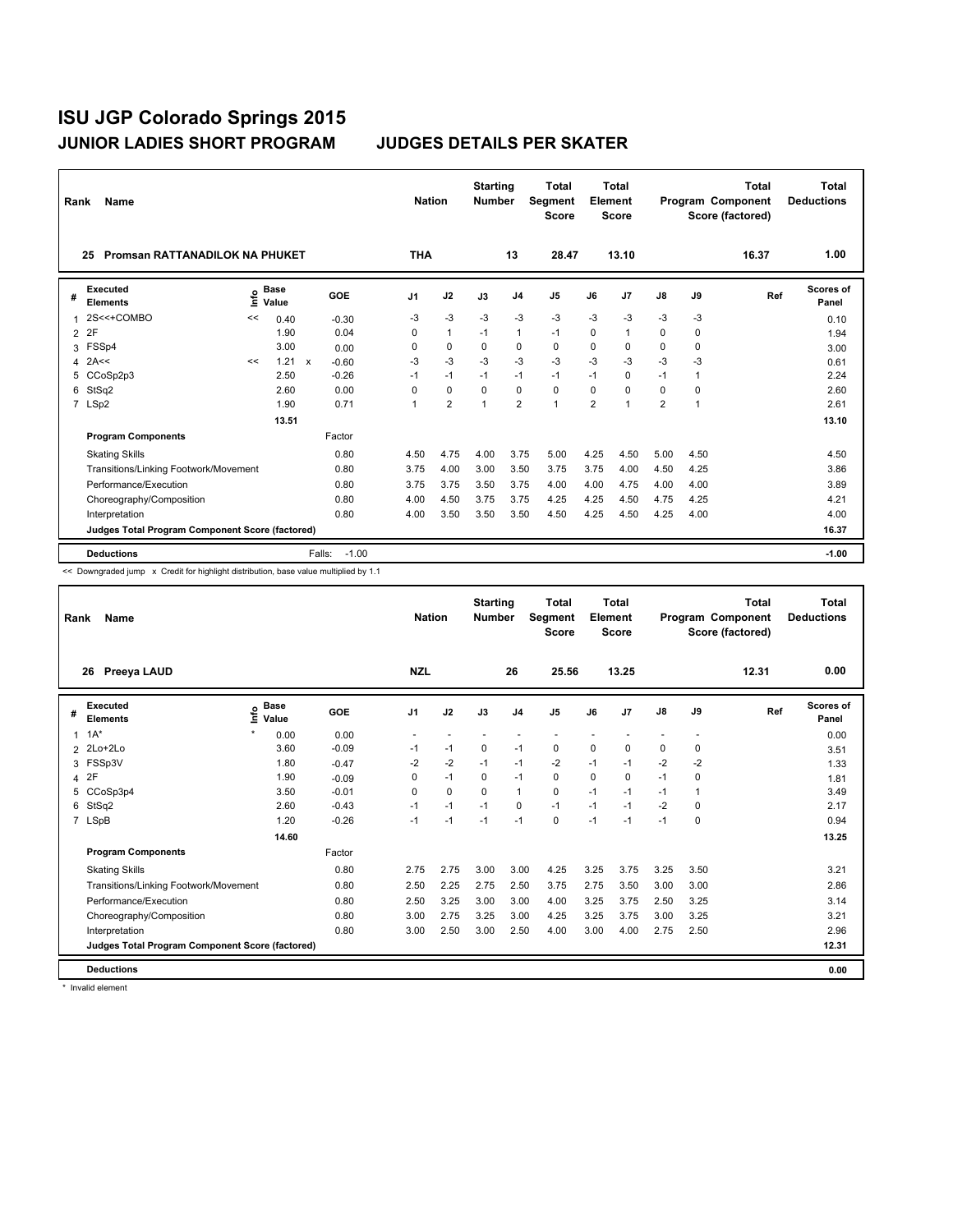| Rank           | Name                                            |         | <b>Nation</b>                               |              | <b>Starting</b><br><b>Number</b> | <b>Total</b><br>Segment<br><b>Score</b> | <b>Total</b><br>Element<br><b>Score</b> |          |                |                | <b>Total</b><br>Program Component<br>Score (factored) | Total<br><b>Deductions</b> |               |             |       |                    |
|----------------|-------------------------------------------------|---------|---------------------------------------------|--------------|----------------------------------|-----------------------------------------|-----------------------------------------|----------|----------------|----------------|-------------------------------------------------------|----------------------------|---------------|-------------|-------|--------------------|
|                | <b>Shreya SAHA DALAL</b><br>27                  |         |                                             |              |                                  | <b>IND</b>                              |                                         |          | 30             | 20.63          |                                                       | 9.26                       |               |             | 11.37 | 0.00               |
| #              | <b>Executed</b><br><b>Elements</b>              |         | <b>Base</b><br>e <sup>Base</sup><br>⊆ Value |              | GOE                              | J1                                      | J2                                      | J3       | J <sub>4</sub> | J <sub>5</sub> | J6                                                    | J <sub>7</sub>             | $\mathsf{J}8$ | J9          | Ref   | Scores of<br>Panel |
| 1              | LSp1                                            |         | 1.50                                        |              | $-0.30$                          | $-1$                                    | $-1$                                    | $-2$     | $-1$           | 0              | $-1$                                                  | $\mathbf 0$                | $-1$          | $-2$        |       | 1.20               |
| $\overline{2}$ | $1A^*$                                          | $\star$ | 0.00                                        |              | 0.00                             |                                         |                                         |          |                |                |                                                       |                            |               |             |       | 0.00               |
| 3              | $2$ Lze+1 $T^*$                                 | e       | 1.50                                        |              | $-0.90$                          | -3                                      | -3                                      | $-3$     | $-3$           | $-3$           | $-3$                                                  | $-3$                       | $-3$          | -3          |       | 0.60               |
| 4              | StSq2                                           |         | 2.60                                        |              | $-0.29$                          | $\Omega$                                | $-2$                                    | $-2$     | $\Omega$       | $\Omega$       | $-1$                                                  | $\mathbf 0$                | $-1$          | 0           |       | 2.31               |
| 5              | $1F^*$                                          | $\star$ | 0.00                                        | $\mathsf{x}$ | 0.00                             |                                         | $\sim$                                  |          | $\overline{a}$ |                |                                                       |                            |               |             |       | 0.00               |
| 6              | FSSp4                                           |         | 3.00                                        |              | $-0.09$                          | 0                                       | $-1$                                    | $\Omega$ | $-1$           | 0              | $\Omega$                                              | $-1$                       | $\Omega$      | 0           |       | 2.91               |
| 7              | CCoSp3p2                                        |         | 2.50                                        |              | $-0.26$                          | 0                                       | $-1$                                    | $-2$     | $-1$           | $-1$           | $-1$                                                  | $-1$                       | $-1$          | $\mathbf 0$ |       | 2.24               |
|                |                                                 |         | 11.10                                       |              |                                  |                                         |                                         |          |                |                |                                                       |                            |               |             |       | 9.26               |
|                | <b>Program Components</b>                       |         |                                             |              | Factor                           |                                         |                                         |          |                |                |                                                       |                            |               |             |       |                    |
|                | <b>Skating Skills</b>                           |         |                                             |              | 0.80                             | 2.25                                    | 2.00                                    | 2.00     | 3.25           | 4.00           | 3.25                                                  | 3.50                       | 2.50          | 3.00        |       | 2.82               |
|                | Transitions/Linking Footwork/Movement           |         |                                             |              | 0.80                             | 2.00                                    | 2.50                                    | 1.75     | 2.75           | 3.00           | 2.50                                                  | 3.00                       | 2.00          | 3.25        |       | 2.54               |
|                | Performance/Execution                           |         |                                             |              | 0.80                             | 2.25                                    | 3.25                                    | 2.25     | 3.25           | 3.75           | 3.00                                                  | 3.75                       | 2.00          | 3.00        |       | 2.96               |
|                | Choreography/Composition                        |         |                                             |              | 0.80                             | 2.50                                    | 2.50                                    | 2.50     | 3.25           | 3.50           | 3.25                                                  | 4.00                       | 2.50          | 3.00        |       | 2.93               |
|                | Interpretation                                  |         |                                             |              | 0.80                             | 2.50                                    | 2.75                                    | 2.50     | 3.25           | 3.75           | 3.25                                                  | 4.25                       | 2.25          | 2.75        |       | 2.96               |
|                | Judges Total Program Component Score (factored) |         |                                             |              |                                  |                                         |                                         |          |                |                |                                                       |                            |               |             |       | 11.37              |
|                | <b>Deductions</b>                               |         |                                             |              |                                  |                                         |                                         |          |                |                |                                                       |                            |               |             |       | 0.00               |

\* Invalid element x Credit for highlight distribution, base value multiplied by 1.1 e Wrong edge

| Name<br>Rank   |                                                 |    |                      |                   |            |      | <b>Starting</b><br><b>Number</b> |                | <b>Total</b><br>Segment<br><b>Score</b> | <b>Total</b><br>Element<br><b>Score</b> |                | Program Component |      | <b>Total</b><br>Score (factored) | <b>Total</b><br><b>Deductions</b> |
|----------------|-------------------------------------------------|----|----------------------|-------------------|------------|------|----------------------------------|----------------|-----------------------------------------|-----------------------------------------|----------------|-------------------|------|----------------------------------|-----------------------------------|
|                | Rachel Jia En LEONG<br>28                       |    |                      |                   | <b>MAS</b> |      |                                  | 5              | 20.35                                   |                                         | 10.18          |                   |      | 12.17                            | 2.00                              |
| #              | Executed<br><b>Elements</b>                     | ۴ů | <b>Base</b><br>Value | GOE               | J1         | J2   | J3                               | J <sub>4</sub> | J <sub>5</sub>                          | J6                                      | J <sub>7</sub> | J8                | J9   | Ref                              | Scores of<br>Panel                |
| 1              | 3S<<+COMBO                                      | << | 1.30                 | $-0.60$           | $-3$       | $-3$ | $-3$                             | $-3$           | $-3$                                    | $-3$                                    | $-3$           | $-3$              | -3   |                                  | 0.70                              |
| $\overline{2}$ | 2A<<                                            | << | 1.10                 | $-0.60$           | -3         | $-3$ | $-3$                             | $-3$           | $-3$                                    | $-3$                                    | $-3$           | $-3$              | -3   |                                  | 0.50                              |
| 3              | FSSp3                                           |    | 2.60                 | $-0.60$           | $-2$       | $-2$ | $-2$                             | $-2$           | $-2$                                    | $-2$                                    | $-1$           | $-2$              | $-2$ |                                  | 2.00                              |
| 4              | 2F                                              |    | 1.90                 | $-0.39$           | $-1$       | $-2$ | $-2$                             | $-2$           | 0                                       | $-1$                                    | $-1$           | $-1$              | $-1$ |                                  | 1.51                              |
|                | 5 LSp2                                          |    | 1.90                 | $-0.09$           | $-1$       | 0    | $\mathbf 0$                      | $\Omega$       | 0                                       | $\Omega$                                | $-1$           | $-1$              | 0    |                                  | 1.81                              |
| 6              | StSq2                                           |    | 2.60                 | $-0.43$           | $-1$       | $-1$ | $-1$                             | 0              | $-1$                                    | $-1$                                    | $-1$           | 0                 | $-1$ |                                  | 2.17                              |
| $\overline{7}$ | CCoSp2p1                                        |    | 1.70                 | $-0.21$           | $\Omega$   | $-1$ | $-2$                             | $-1$           | $-1$                                    | $-1$                                    | $\Omega$       | $\Omega$          | $-1$ |                                  | 1.49                              |
|                |                                                 |    | 13.10                |                   |            |      |                                  |                |                                         |                                         |                |                   |      |                                  | 10.18                             |
|                | <b>Program Components</b>                       |    |                      | Factor            |            |      |                                  |                |                                         |                                         |                |                   |      |                                  |                                   |
|                | <b>Skating Skills</b>                           |    |                      | 0.80              | 3.25       | 2.50 | 2.75                             | 3.00           | 3.25                                    | 3.25                                    | 3.75           | 4.25              | 3.25 |                                  | 3.21                              |
|                | Transitions/Linking Footwork/Movement           |    |                      | 0.80              | 2.75       | 2.00 | 1.75                             | 2.50           | 3.50                                    | 2.75                                    | 3.25           | 4.00              | 2.75 |                                  | 2.79                              |
|                | Performance/Execution                           |    |                      | 0.80              | 2.50       | 2.50 | 2.25                             | 2.75           | 3.00                                    | 3.25                                    | 3.75           | 4.00              | 3.00 |                                  | 2.96                              |
|                | Choreography/Composition                        |    |                      | 0.80              | 2.75       | 3.00 | 2.75                             | 3.00           | 3.50                                    | 3.25                                    | 3.75           | 4.75              | 3.00 |                                  | 3.18                              |
|                | Interpretation                                  |    |                      | 0.80              | 3.00       | 2.00 | 2.50                             | 2.75           | 3.75                                    | 3.00                                    | 3.25           | 4.50              | 3.25 |                                  | 3.07                              |
|                | Judges Total Program Component Score (factored) |    |                      |                   |            |      |                                  |                |                                         |                                         |                |                   |      |                                  | 12.17                             |
|                | <b>Deductions</b>                               |    |                      | $-2.00$<br>Falls: |            |      |                                  |                |                                         |                                         |                |                   |      |                                  | $-2.00$                           |

<< Downgraded jump